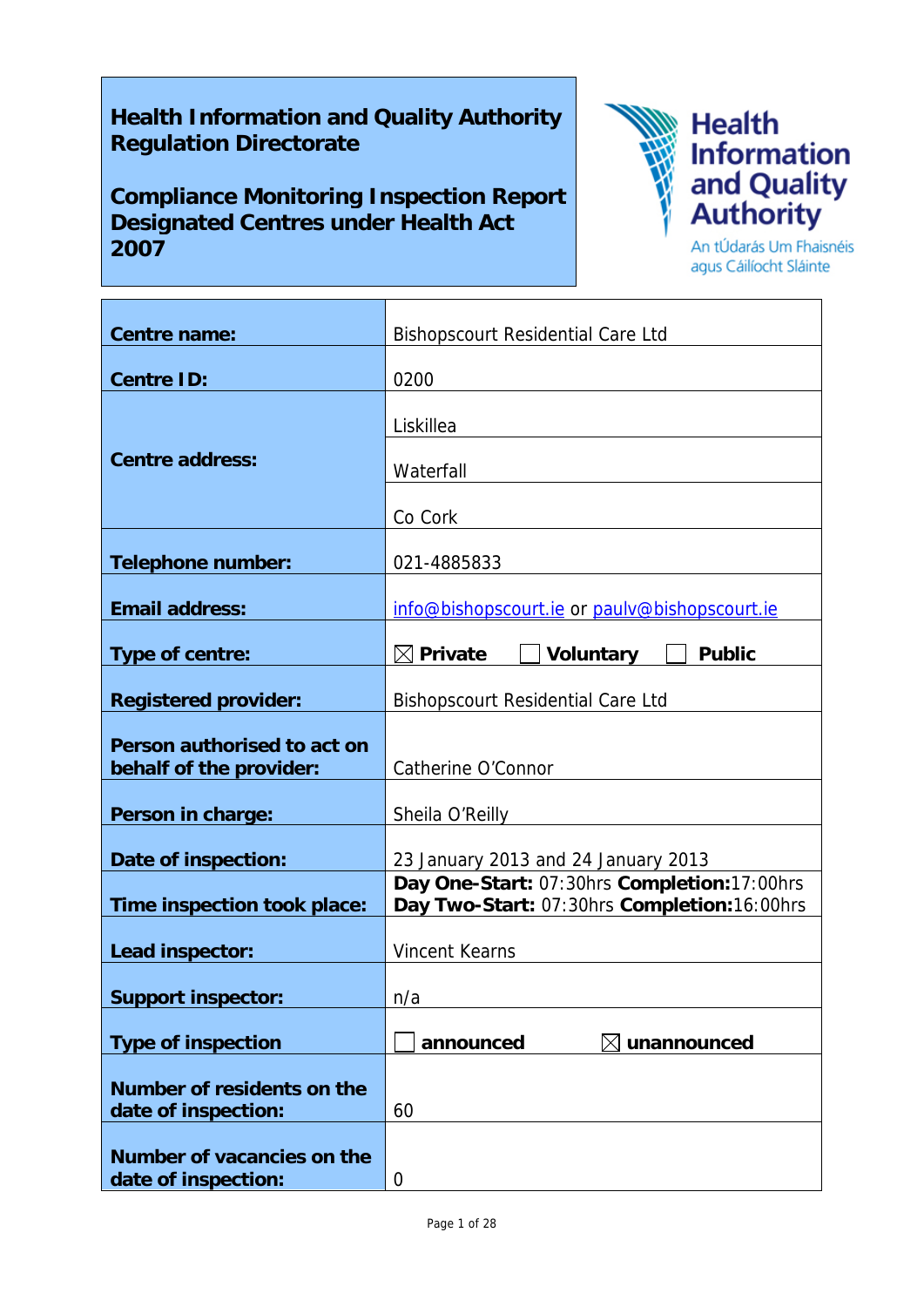## **About monitoring of compliance**

The purpose of regulation in relation to designated centres is to safeguard vulnerable people of any age who are receiving residential care services. Regulation provides assurance to the public that people living in a designated centre are receiving a service that meets the requirements of quality standards which are underpinned by Regulations. This process also seeks to ensure that the health, wellbeing and quality of life of people in residential care is promoted and protected. Regulation also has an important role in driving continuous improvement so that residents have better, safer lives.

The Health Information and Quality Authority has, among its functions under law, responsibility to regulate the quality of service provided in designated centres for children, dependent people and people with disabilities.

Regulation has two aspects:

- Registration: under section 46(1) of the Health Act 2007 any person carrying on the business of a designated centre can only do so if the centre is registered under this Act and the person is its registered provider.
- **Monitoring of compliance: the purpose of monitoring is to gather evidence on** which to make judgments about the ongoing fitness of the registered provider and the provider's compliance with the requirements and conditions of their registration.

Monitoring inspections take place to assess continuing compliance with the Regulations and Standards. They can be announced or unannounced, at any time of day or night, and take place:

- to monitor compliance with regulations and standards
- **following a change in circumstances; for example, following a notification to** the Health Information and Quality Authority's Regulation Directorate that a provider has appointed a new person in charge
- **a** arising from a number of events including information affecting the safety or wellbeing of residents.

The findings of all monitoring inspections are set out under a maximum of 18 outcome statements. The outcomes inspected against are dependent on the purpose of the inspection. Where a monitoring inspection is to inform a decision to register or to renew the registration of a designated centre, all 18 outcomes are inspected.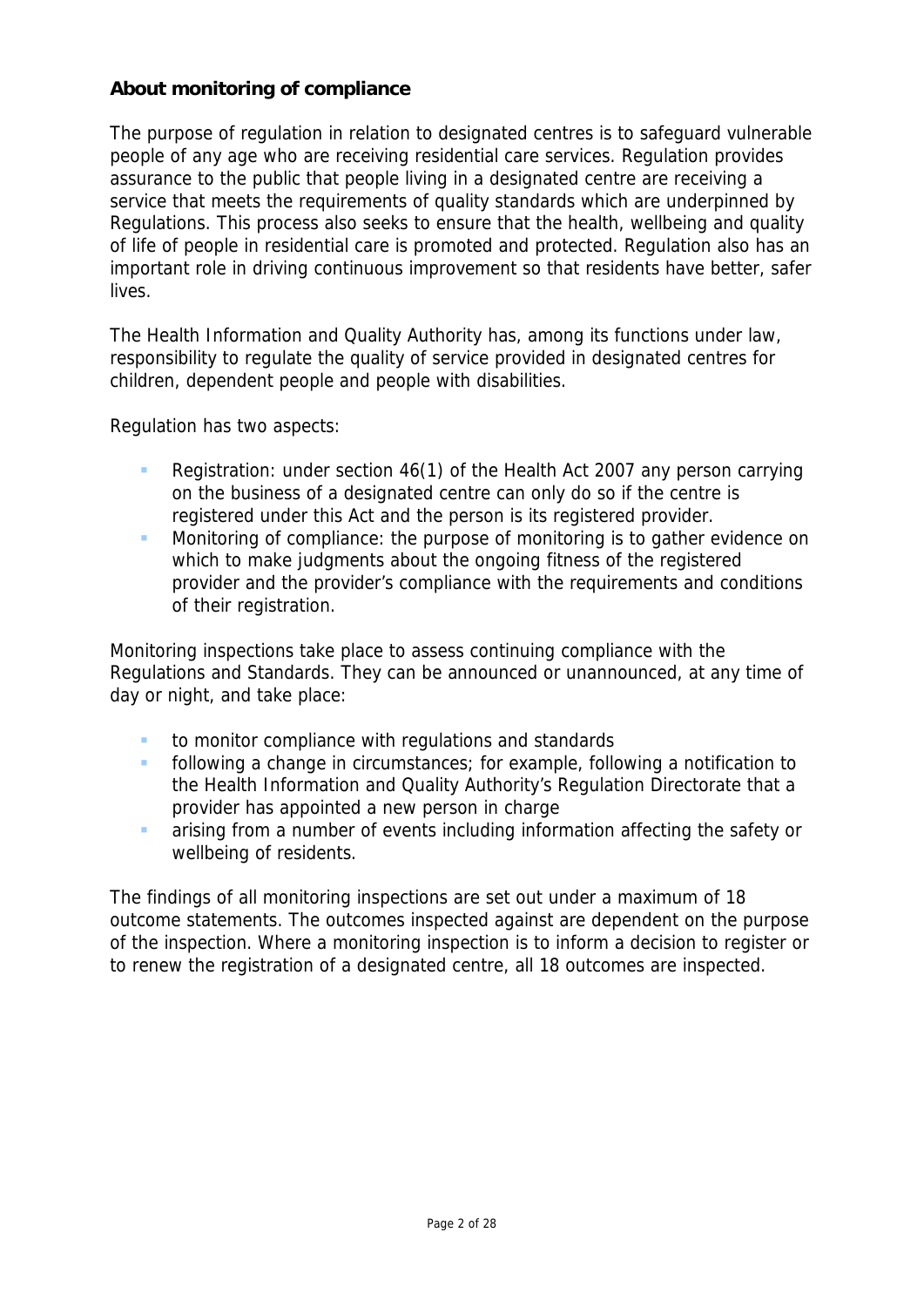**Summary of compliance with the Health Act 2007 (Care and Welfare of Residents in Designated Centres for Older People) Regulations 2009 (as amended) and the National Quality Standards for Residential Care Settings for Older People in Ireland.**

This inspection report sets out the findings of a monitoring inspection, in which 10 of the 18 outcomes were inspected against. The purpose of the inspection was:

 $\perp$  to inform a registration decision

to inform a registration renewal decision

 $\boxtimes$  to monitor ongoing compliance with Regulations and Standards

following an application to vary registration conditions

following a notification of a significant incident or event

following a notification of a change in person in charge

following information received in relation to a concern/complaint

The table below sets out the outcomes that were inspected against on this inspection.

| <b>Outcome 1: Statement of Purpose</b>                                         |  |
|--------------------------------------------------------------------------------|--|
| <b>Outcome 2: Contract for the Provision of Services</b>                       |  |
| <b>Outcome 3: Suitable Person in Charge</b>                                    |  |
| <b>Outcome 4:</b> Records and documentation to be kept at a designated centres |  |
| <b>Outcome 5:</b> Absence of the person in charge                              |  |
| <b>Outcome 6:</b> Safeguarding and Safety                                      |  |
| <b>Outcome 7: Health and Safety and Risk Management</b>                        |  |
| <b>Outcome 8: Medication Management</b>                                        |  |
| <b>Outcome 9: Notification of Incidents</b>                                    |  |
| <b>Outcome 10:</b> Reviewing and improving the quality and safety of care      |  |
| <b>Outcome 11: Health and Social Care Needs</b>                                |  |
| <b>Outcome 12: Safe and Suitable Premises</b>                                  |  |
| <b>Outcome 13: Complaints procedures</b>                                       |  |
| Outcome 14: End of Life Care                                                   |  |
| <b>Outcome 15: Food and Nutrition</b>                                          |  |
| <b>Outcome 16: Residents' Rights, Dignity and Consultation</b>                 |  |
| Outcome 17: Residents' clothing and personal property and possessions          |  |
| <b>Outcome 18: Suitable Staffing</b>                                           |  |

This monitoring inspection was unannounced and took place over two days. As part of the monitoring inspection the inspector met with residents, relatives, and staff members. The inspector observed practices and reviewed documentation such as care plans, medical records, accident logs, policies and procedures and staff files. The inspector found that residents appeared to be well cared for and their health needs were met, however, improvements were required in a number of areas, including the following: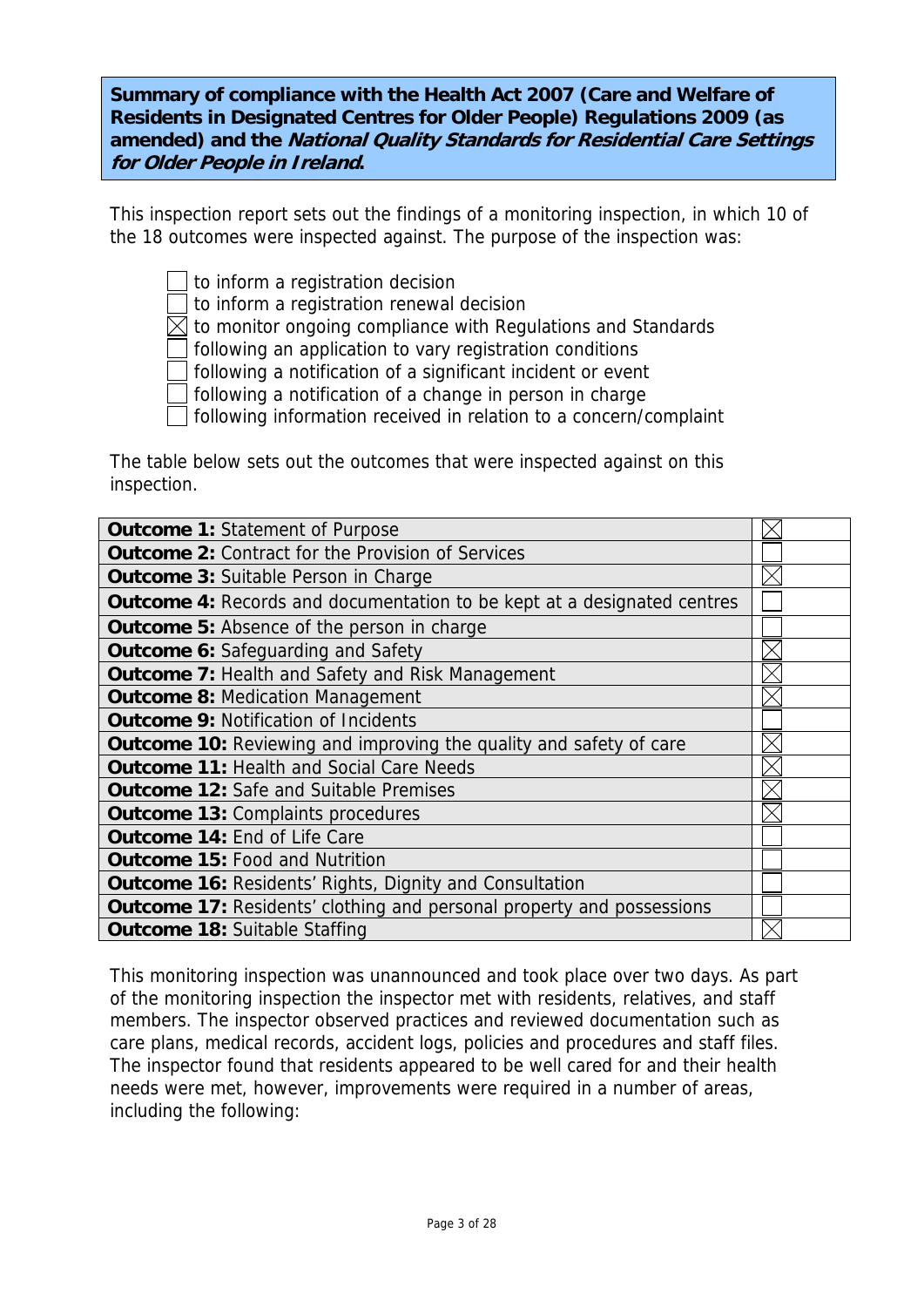- **a** a number of documents required updating
- **the medication administration records, restraint records and resident care** plans were not adequately completed
- there were shortcomings in the premise
- some staff files did not contain all required documentation.

The action plan at the end of this report identifies where improvements were needed to meet the requirements of the Health Act 2007 (Care and Welfare of Residents in Designated Centres for Older People) Regulations 2009 (as amended) and the National Quality Standards for Residential Care Settings for Older People in Ireland.

### **Section 41(1)(c) of the Health Act 2007**

**Compliance with the Health Act 2007 (Care and Welfare of Residents in Designated Centres for Older People) Regulations 2009 (as amended) and the National Quality Standards for Residential Care Settings for Older People in Ireland.** 

## **Theme: Governance, Leadership and Management**

Effective governance, leadership and management, in keeping with the size and complexity of the service, are fundamental prerequisites for the sustainable delivery of safe, effective person-centred care and support.

#### **Outcome 1**

There is a written statement of purpose that accurately describes the service provided in the centre. The services and facilities outlined in the Statement of purpose, and the manner in which care is provided, reflect the diverse needs of residents.

#### **References:**

Regulation 5: Statement of Purpose Standard 28: Purpose and Function

## **Action required from previous inspection:**

No action was required from the previous inspection.

## **Inspection findings**

There was a copy of the statement of purpose that was made available to residents. The Person in Charge (PIC) confirmed that the statement of purpose was kept under review and provided the inspector with a copy that had been updated since the last inspection. The inspector noted that the statement of purpose met most of the requirements of Schedule 1 of the Health Act 2007 (Care and Welfare of Residents in Designated Centres for Older People) Regulations 2009 (as amended). However the statement of purpose was not adequate as it required the following:

- **the registration number, date of registration and the expiry date**
- the name and position of each person participating in the management of the designated centre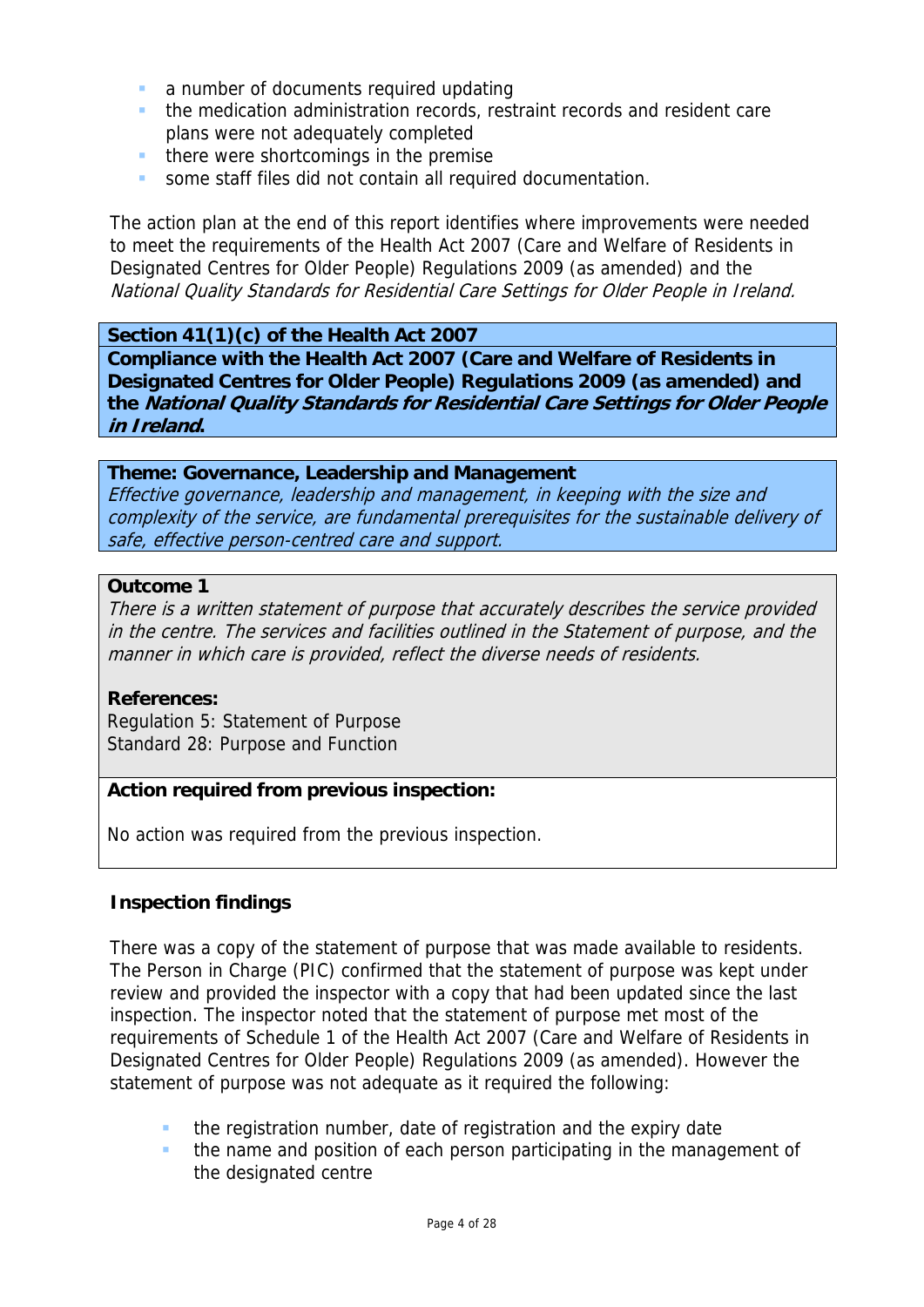- any conditions attached by the Chief Inspector to the designated centre's registration under *section 50* of the Act
- $\blacksquare$  the type of nursing care to be provided.

## **Outcome 3**

The designated centre is managed by a suitably qualified and experienced nurse with authority, accountability and responsibility for the provision of the service.

## **References:**

Regulation 15: Person in Charge Standard 27: Operational Management

## **Action required from previous inspection:**

No action was required from the previous inspection.

## **Inspection findings**

There was a fulltime PIC who was the director of nursing and she was a registered nurse with the required experience and clinical knowledge in the area of nursing older people. She reported to the provider who was located on site. In the absence of the PIC, the staff nurse on duty assumed her responsibilities. The PIC demonstrated a willingness to work towards meeting regulatory requirements. Throughout the two days of inspection the PIC also demonstrated an adequate knowledge of the Health Act 2007 (Care and Welfare of Residents in Designated Centres for Older People) Regulations 2009 (as amended) and the National Quality Standards for Residential Care Settings for Older People in Ireland.

#### **Theme: Safe care and support**

Safe care and support recognises that the safety of service users is paramount. A service focused on safe care and support is continually looking for ways to be more reliable and to improve the quality and safety of the service it delivers.

In a safe service, a focus on quality and safety improvement becomes part of a service-wide culture and is embedded in the service's daily practices and processes rather than being viewed or undertaken as a separate activity.

To achieve a culture of quality and safety everyone in the service has a responsibility to identify and manage risk and use evidence-based decision-making to maximise the safety outcomes for service users.

## **Outcome 6**

Measures to protect residents being harmed or suffering abuse are in place and appropriate action is taken in response to allegations, disclosures or suspected abuse.

#### **References:**

Regulation 6: General Welfare and Protection Standard 8: Protection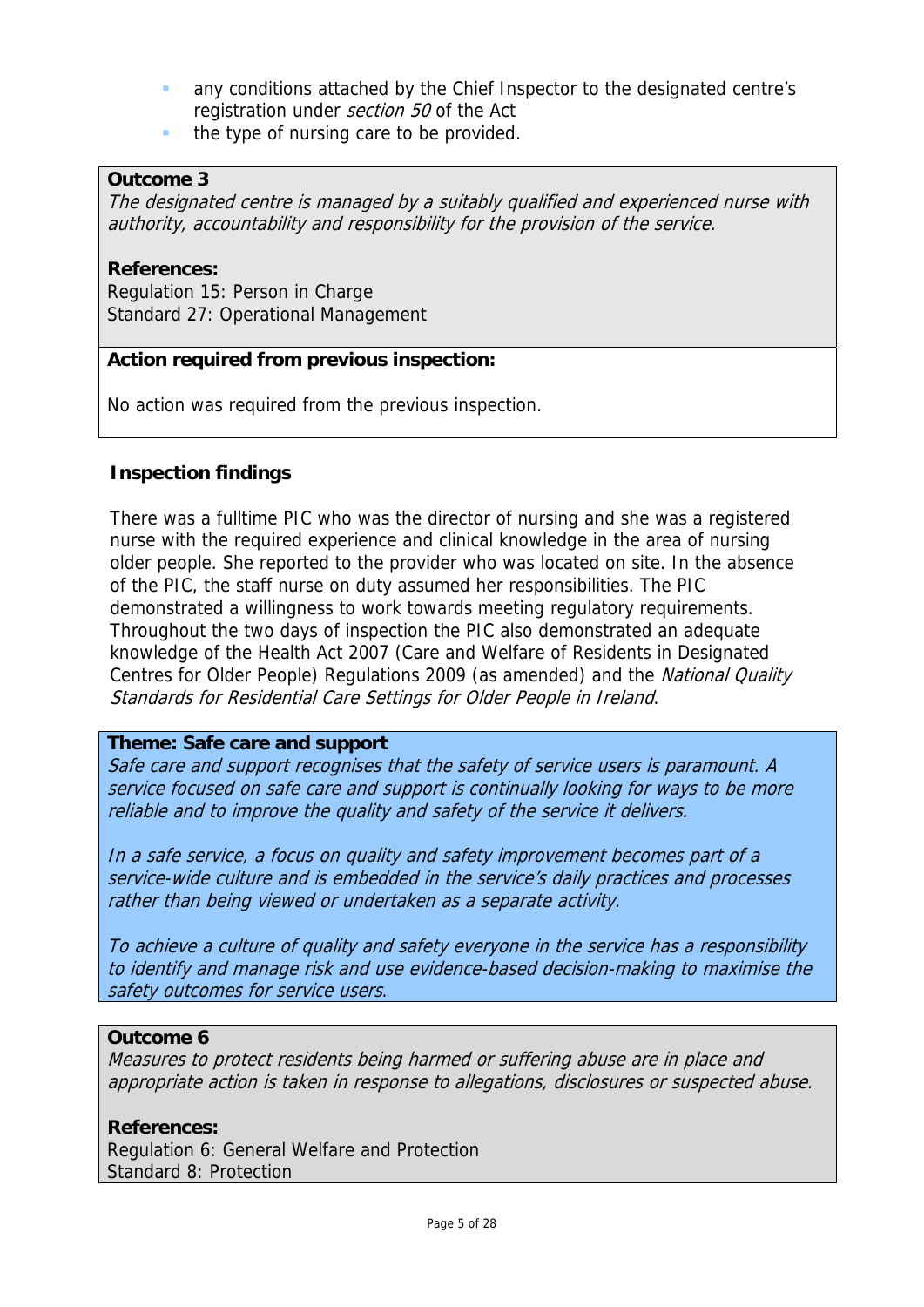Standard 9: The Resident's Finances

## **Action required from previous inspection:**

To make all necessary arrangements, by training staff or by other measures, aimed at preventing residents being harmed, suffering abuse or being placed at risk of harm or abuse.

## **Inspection findings**

The PIC informed the inspector that she monitored safeguarding practices by regularly speaking to residents and relatives and by reviewing the systems in place to ensure safe and respectful care. During the inspection the inspector observed the PIC and staff knocking on bedroom doors prior to entering, speaking with residents and visitors in a sensitive and considered way and generally dealing with care and welfare issues in a respectful manner. The inspector noted that the PIC monitored care provision to residents by working with staff to ensure that residents' welfare was protected. Residents to whom the inspector spoke confirmed that they felt safe and spoke positively about their care and the consideration they received. Residents described the staff and the PIC as being readily available to them if they had any concerns.

Staff had received appropriate adult abuse training and staff interviewed by the inspector were able to confirm their understanding of the features of adult abuse and their reporting obligations and how they might deal with a suspected incident of abuse. The inspector viewed a centre-specific policy for the prevention, detection and response to adult abuse. Staff spoken with also stated that they had received training on identifying and responding to elder abuse. However, the inspector noted that a number of policies including the policy on adult abuse had not been reviewed since January 2009. In addition, this policy did not contain suitable procedures for the effective management of staff in the event of an allegation of adult abuse including the required notification to the Authority.

There was a centre-specific policy on security of residents' accounts and personal property that had been reviewed in November 2011 and signed by the PIC. The inspector noted that a written record of residents' property and possessions was available. However, this policy was not adequate as it did not require the records of residents' personal property to be kept up to date. In addition, on crosschecking residents' files the inspector noted from the residents' care plans that in practice such records were not kept up to date. The inspector also viewed copies of the residents' contracts which detailed the fees to be charged and included details of the services to be provided for residents. The inspector was informed that there were ten residents who had been admitted to the centre via a contractual agreement with the Health Service Executive (HSE). However, due to this administrative process with the HSE these ten residents did not have signed contracts of care.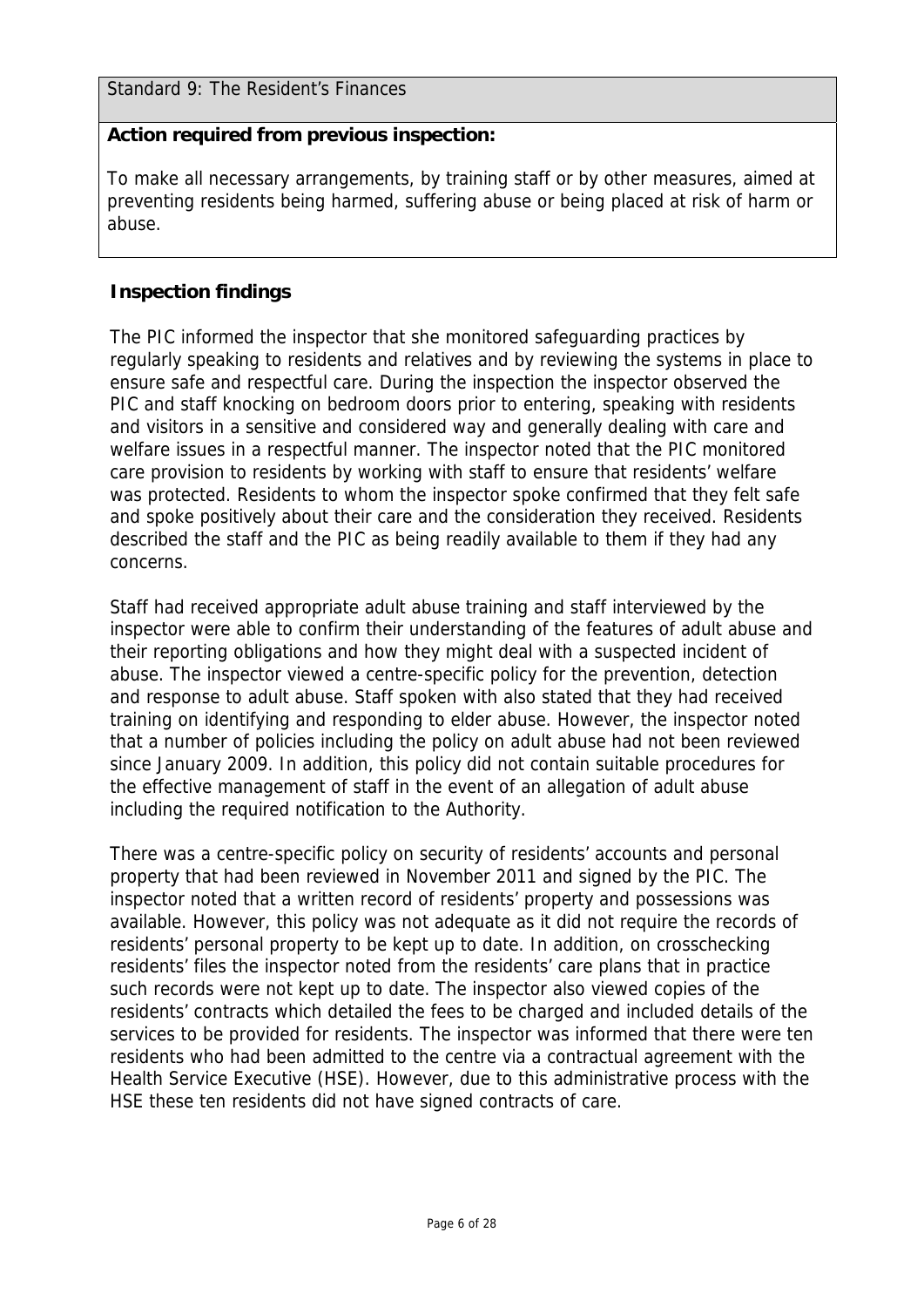## **Outcome 7**

The health and safety of residents, visitors and staff is promoted and protected.

# **References:**

Regulation 30: Health and Safety Regulation 31: Risk Management Procedures Regulation 32: Fire Precautions and Records Standard 26: Health and Safety Standard 29: Management Systems

## **Actions required from previous inspection:**

The actions required from the previous inspection were satisfactorily implemented.

## **Inspection findings**

The environment was kept clean and well maintained, with flooring and lighting in good condition, and there was a working call-bell system. There were measures in place to control and prevent infection, including arrangements for the segregation and disposal of waste, including clinical waste, and staff spoken with had received infection control training. There were adequate supplies of latex gloves and disposable plastic aprons and the inspector observed staff using alcohol hand gels which were available throughout the centre. The cleaning processes outlined by staff to the inspector were in keeping with best practices. The storage of personal protective equipment including latex gloves and plastic aprons had been risk assessed and formed part of the pre-admission assessment. Since the last inspection the equipment used for cleaning had been upgraded, was suitably colour coded and stored to prevent cross-infection. However, the inspector noted that the policies on cleaning and on laundry management had not been reviewed since December 2009. In addition, the laundry management policy stated that contaminated/infected linen shall be placed in a red alginate bag and sealed and placed in the red laundry bag. However, there were no red alginate bags provided for this purpose.

The inspector noted that lifting hoists were provided and there were service records available for equipment used by staff. However, the slings used to take the weight of residents being lifted were not adequate as they were not individualised to each resident. The lack of individualised slings could potentially lead to a resident being injured or such equipment becoming a source of cross-infection.

There was a policy on organisational risk assessment dated as revised in June 2010 and the inspector viewed a risk register which identified slips, trips and falls and manual handling risks with appropriate and detailed measures/action-plans aimed to reduce such hazards.

There was a fire safety management policy that had been signed and dated as reviewed by the PIC in January 2011. The PIC informed the inspector that there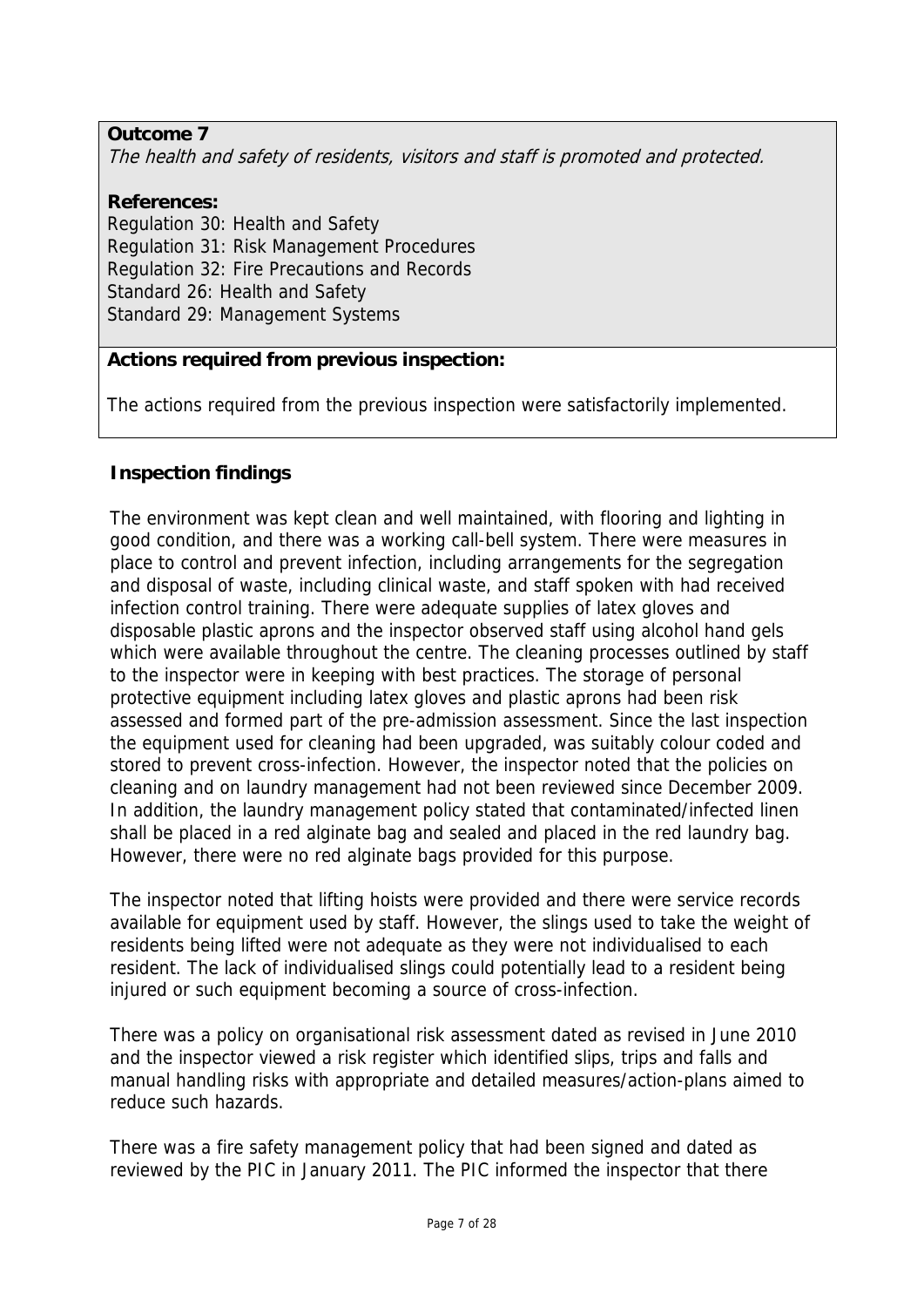were no residents who smoked cigarettes. Fire training for staff was up to date and staff with whom the inspector spoke confirmed their attendance at such training and their understanding of fire procedures. Service records in relation to fire fighting equipment were up to date and routine checks of such equipment had been recorded.

There was a centre-specific policy on the management of incident reporting, however, this policy was not adequate as it had not been reviewed since January 2009. The inspector reviewed the incidents log which recorded incidents such as trips, slips and falls involving residents, and formed part of the computerised care planning system. There were sections in the incident logs designed to record if the General Practitioner (GP) or/and the residents relative/next of kin had been notified in relation to such incidents. However, a number of these records contained uncompleted/blank sections with no indication if the GP or/and the residents relative/next of kin had been notified in relation to these incidents.

## **Outcome 8**

Each resident is protected by the designated centres' policies and procedures for medication management.

## **References:**

Regulation 33: Ordering, Prescribing, Storing and Administration of Medicines Standard 14: Medication Management

## **Action required from previous inspection:**

The action required from the previous inspection was satisfactorily implemented.

## **Inspection findings**

There was a centre-specific medication policy with procedures for safe ordering, prescribing, storing and administration of medicines and handling and disposal of unused or out-of-date medicines that had been signed and dated by the PIC in August 2012. Nursing staff to whom the inspector spoke demonstrated an understanding of appropriate medication management and adherence to professional guidelines and regulatory requirements. All residents had photographic identification in place. There was a medication fridge which was located in the nurses' office and kept medication at the appropriate temperature. Suitable written records were available in relation to the regular monitoring of the medication fridge temperature.

Controlled drugs were stored safely within a locked cupboard and stock levels were recorded at the end of each shift and recorded in a register in keeping with best practice. However, from a sample of medication kardex (record) viewed there were the following issues: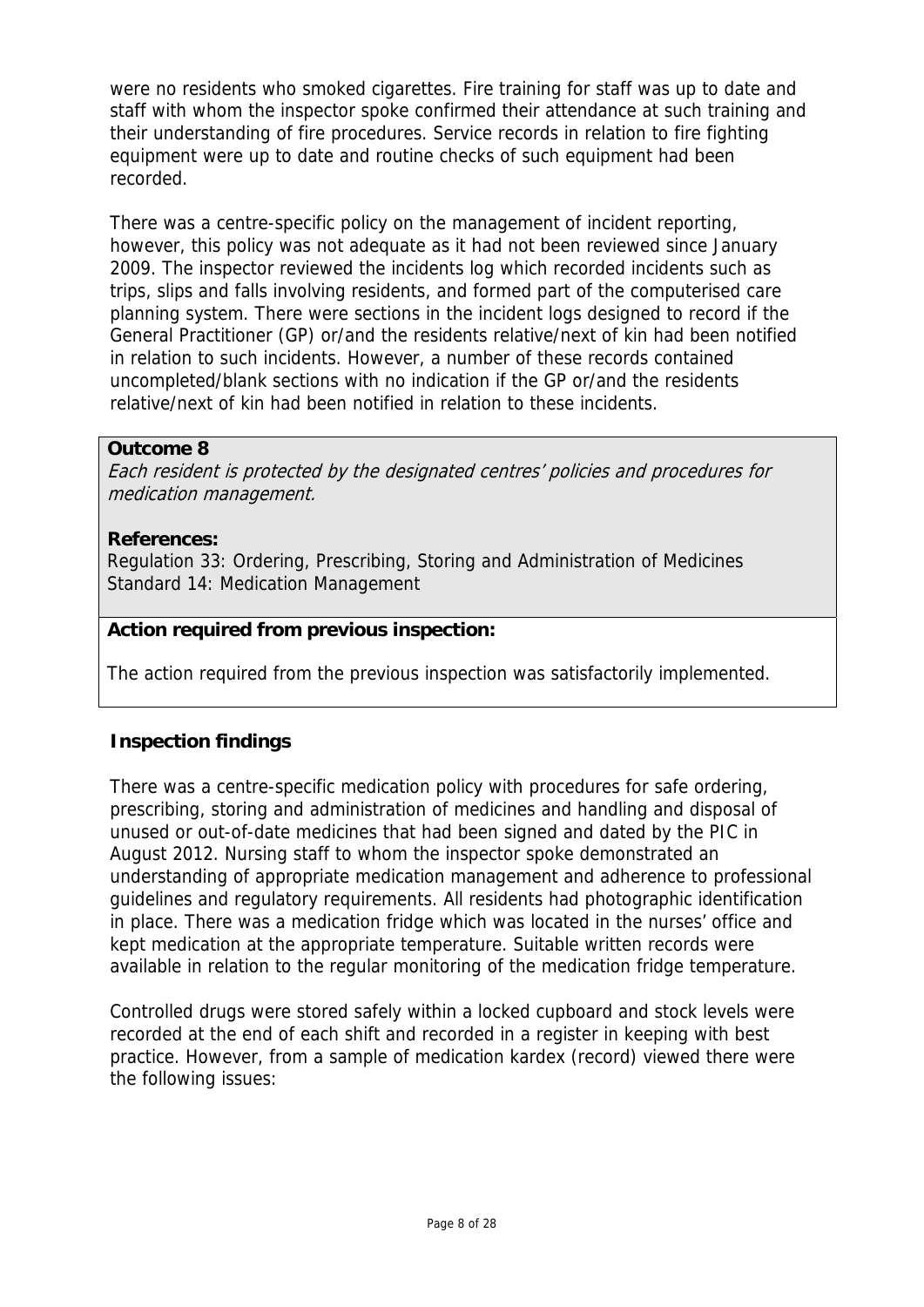- the maximum dose to be given in relation to occasional medications (PRN) was not stated
- **the time of administration was not specified in the medication kardex instead** the use of 'morn, lunch, tea and night' were recorded
- **in relation to transcribing medication there was no record of the transcribing** nurse's signature or the GP's signature on one kardex viewed.

In addition, the inspector noted that the surface of the medication trolley was stained and there were three bottles of concentrated energy and protein drink opened and unlabeled or dated.

## **Theme: Effective care and support**

The fundamental principle of effective care and support is that it consistently delivers the best achievable outcomes for people using a service within the context of that service and resources available to it. This is achieved by using best available national and international evidence and ongoing evaluation of service-user outcomes to determine the effectiveness of the design and delivery of care and support. How this care and support is designed and delivered should meet service users' assessed needs in a timely manner, while balancing the needs of other service users.

## **Outcome 10**

The quality of care and experience of the residents are monitored and developed on an ongoing basis.

## **References:**

Regulation 35: Review of Quality and Safety of Care and Quality of Life Standard 30: Quality Assurance and Continuous Improvement

## **Action required from previous inspection:**

To put in place appropriate and suitable practices relating to the management of written policies and procedures under Schedule 5 and to ensure that staff are familiar with such policies and procedures.

## **Inspection findings**

The PIC outlined how residents and their representatives were consulted in relation to the system for reviewing and improving the quality and safety of care, and the quality of life of residents. The PIC worked in the centre each day during the week and spoke with residents obtaining one to one feedback. The PIC emphasised to the inspector that she endeavoured to ensure care provided to residents was personcentred and that the atmosphere was homely and as relaxed as possible. While there was a general routine to the operation of the centre, individual choice was offered to residents as much as possible, for example in relation to the time that residents got up, when and where they had their meals and the level of residents' participation in activities. The inspector spoke with the activities coordinator who had been recently appointed to this position. He gave details of the range of options available to residents in relation to activities that were provided individually and in a group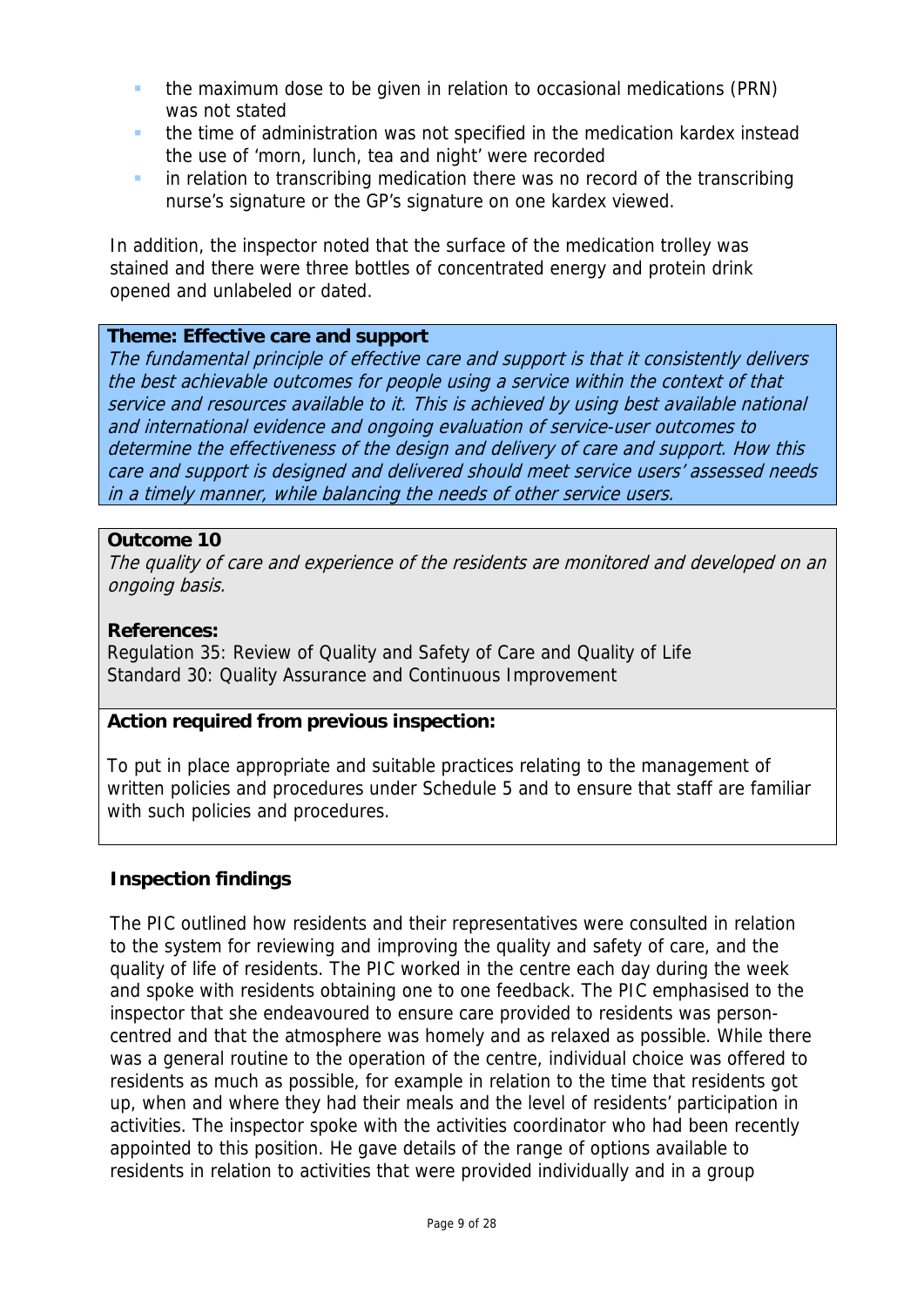format. He emphasised that his role was to assess the specific desires and needs of residents and then tailor an individual activities program to meet these needs. The inspector noted that there was a broad range of activities available. These activities were directed by the activities coordinator throughout the week in the main day room, the snoezelen room and residents' bedrooms.

There was a centre-specific policy on quality assurance and continuous improvement which had been dated and reviewed by the PIC in October 2010. The PIC informed the inspector that she used a number of audits to assist her in measuring and reviewing the quality and safety of care provided. The inspector noted the following audits:

- residents' records audits
- audits of residents' assessments
- **incidence of falls audit**
- **audit of the use of restraints**
- **WOUND CALC AUDITS**
- **Catheter use audits**
- **infection control audits**
- **audit of human resource management procedures.**

In addition, the inspector viewed records of a residents'/relatives' questionnaire that was conducted every two years. The general manager provided details of the preliminary findings from this second such survey that was nearly completed. The general manager stated that the findings from the first survey had been used to inform management of areas for improvement and issues requiring further focus and work.

The provider in her response to the action plan arising out of the inspection of 17 April 2012, had stated that she had put in place appropriate and suitable practices relating to the management of written policies and procedures under Schedule 5 and had ensured that staff were familiar with such policies and procedures. The provider also stated that this was an ongoing process and all policies would be brought up to date by November 2012. However, there were a number of policies identified throughout this report that had not been reviewed since January 2009.

## **Outcome 11**

Each resident's wellbeing and welfare is maintained by a high standard of evidencebased nursing care and appropriate medical and allied health care. Each resident has opportunities to participate in meaningful activities, appropriate to his or her interests and preferences. The arrangements to meet each resident's assessed needs are set out in an individual care plan, that reflect his/her needs, interests and capacities, are drawn up with the involvement of the resident and reflect his/her changing needs and circumstances.

## **References:**

Regulation 6: General Welfare and Protection Regulation 8: Assessment and Care Plan Regulation 9: Health Care Regulation 29: Temporary Absence and Discharge of Residents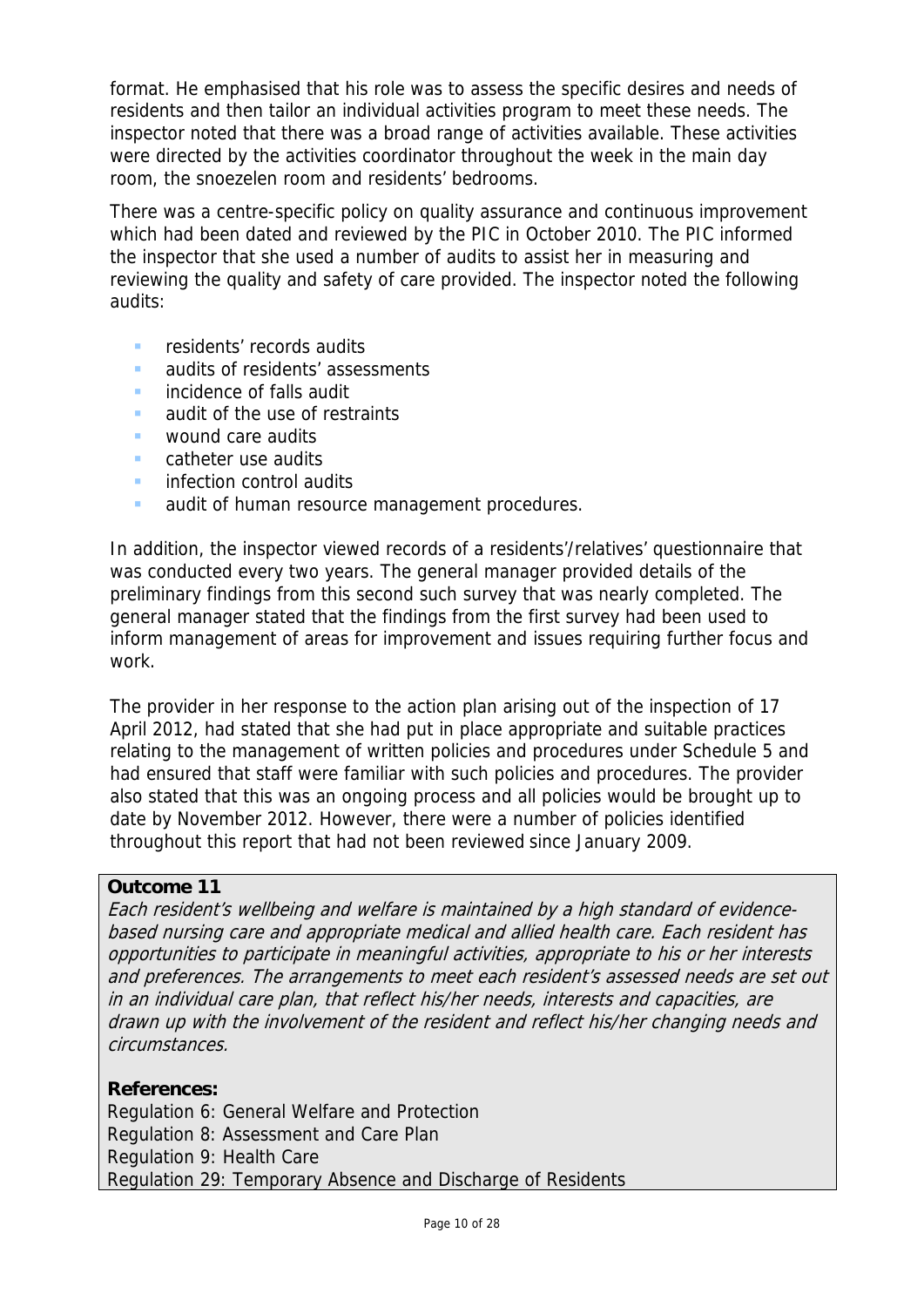Standard 3: Consent Standard 10: Assessment Standard 11: The Resident's Care Plan Standard 12: Health Promotion Standard 13: Healthcare Standard 15: Medication Monitoring and Review Standard 17: Autonomy and Independence Standard 21: Responding to Behaviour that is Challenging

## **Action required from previous inspection:**

To keep a satisfactory record of any occasion on which restraint is used, the nature of the restraint and its duration.

## **Inspection findings**

From speaking with residents and the PIC, the inspector noted that residents had access to regular GP services and allied healthcare services including physiotherapy, occupational therapy, optician and chiropodist services. The inspector viewed a sample of care plans and noted that there was evidence of a range of clinical assessment tools being used. In addition there were risk assessments in relation to the use of restraint and nutritional needs, manual handling needs, dehydration, and choking risk assessments had also been conducted. The inspector noted from the sample of care plans reviewed that for each resident requiring it, there was an up-todate nursing wound management care plan in place and it was revised as required by the resident's changing needs or circumstances. However, from the care plans reviewed the inspector noted there were a number of issues including the following:

- **thata)** two residents with weight loss had not had their baseline weight recorded on admission
- **the next of kin details had not been recorded on the admission page of one of** the care plans
- the medical conditions had not been recorded on admission in a number of care plans
- a number of care plans had not been evaluated within three months
- **a** a number of clinical assessments were recorded as overdue for review
- there was little evidence of ongoing residents' involvement in the care planning process.

There was a centre-specific restraint policy which aimed for a restraint free environment and included a direction for staff to consider all other options prior to its use. The inspector observed that bedrails and lap belts were in use and their use followed an appropriate assessment. The monitoring of residents while a restraint was in place was supported by the use of a repositioning chart. However, the management of restraint practices was not adequate for the following reasons: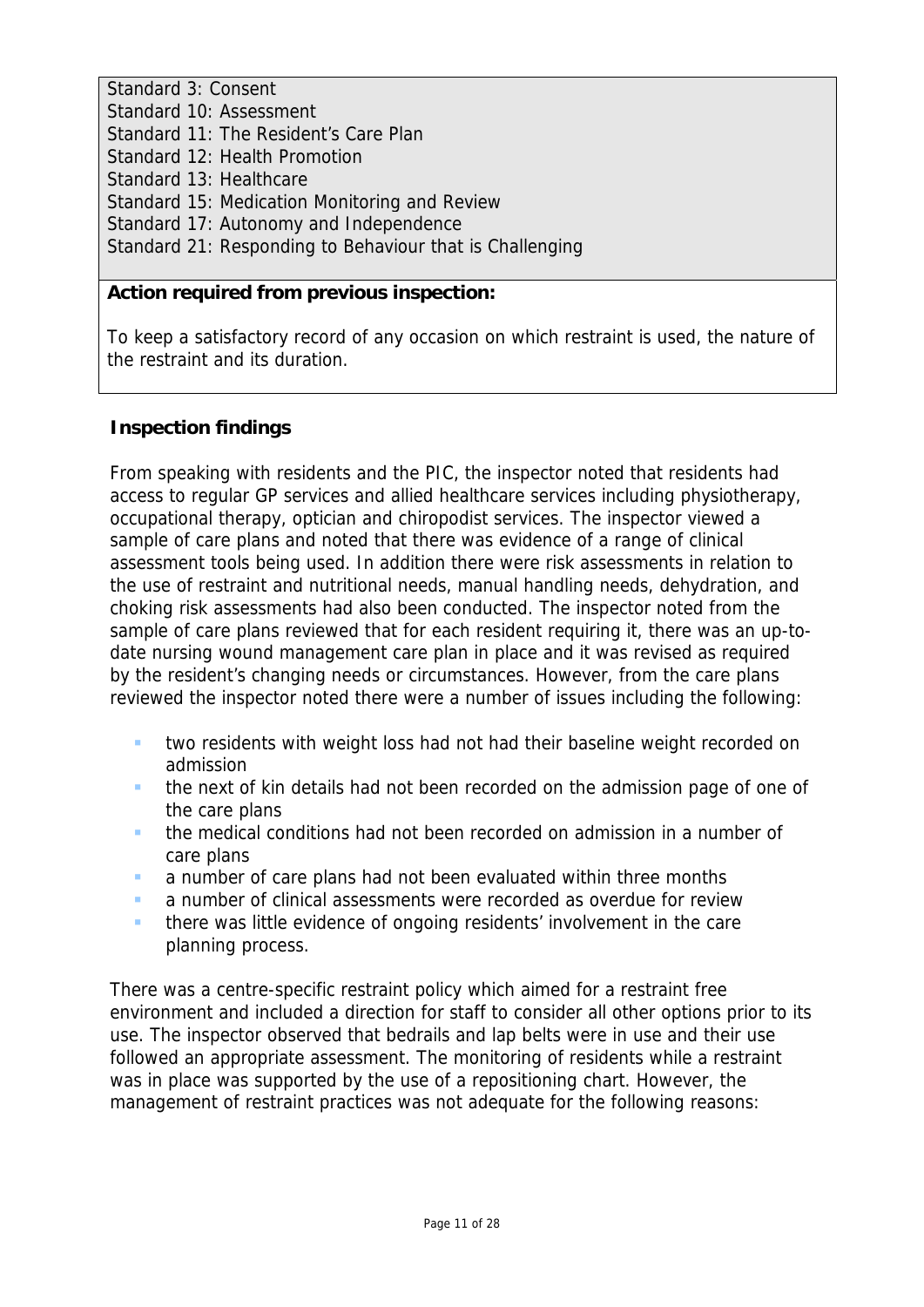- signed consent from residents was not always secured
- **there was no evidence of the use of bedrails having been discussed with** residents representatives when appropriate
- one restraint assessment viewed did not have the resident's, GP, or relatives signatures and was not dated or signed by the nurse completing the assessment
- the time periods for the monitoring/recording the use of restraint was two hourly and not linked/identified as the required/suitable time in the residents' care plan.

## **Outcome 12**

The location, design and layout of the centre is suitable for its stated purpose and meets residents' individual and collective needs in a comfortable and homely way. There is appropriate equipment for use by residents or staff which is maintained in good working order.

## **References:**

Regulation 19: Premises Standard 25: Physical Environment

## **Actions required from previous inspection:**

To ensure that there was adequate storage available for the storing of equipment to be used by staff in the centre.

To ensure that the necessary sluicing facilities are provided.

## **Inspection findings**

The centre was a single-storey, purpose-built premises situated on three acres of land. At the front of the building there were landscaped gardens and footpaths for residents and visitors use and two car parks afforded ample car parking space. The design and layout of the centre were generally suitable, it was bright, well ventilated and the standard of décor was adequate. The inspector noted that efforts had been taken to create an atmosphere of homely comfort and relaxation through the use of soft tone paint, suitable fittings, curtains and furnishings. The premises consisted of the Heather wing which contained 12 twin and six single bedrooms and the Fuschia wing had 30 single bedrooms. There was a small nurses' station located in each wing and there were four internal sitting rooms as well as a secure outdoor garden area which was accessed from the Heather wing. The dining room was located centrally and divided into separate areas for residents who needed assistance and those who ate independently. Since the last inspection, there was evidence of some improvement in the signage to assist residents and to promote their independence. However, there were a number of issues in relation to the premises including the following: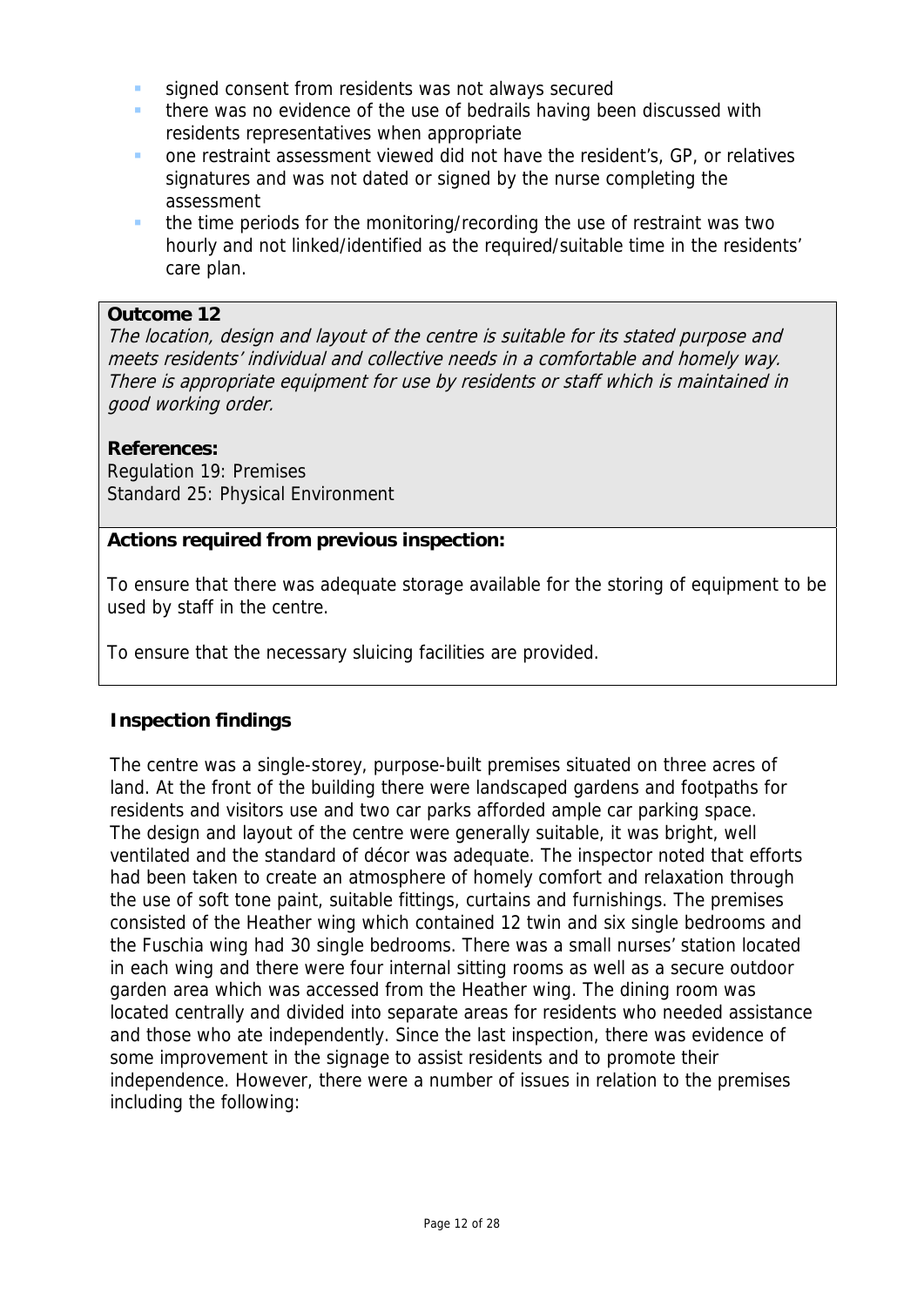- the storage space for equipment was not adequate for example there was a lifting hoist stored in a multi occupancy bedroom and laundry trolley stored in a bathroom
- there was no assisted bath
- there was a lack of suitable railings to support residents using the entrance door into the premises and at the exit door into the secure outdoor garden.

In addition the sluice room was not suitable due to the following:

- there was lack of storage/racking available for sorting, drying and the storage of incontinent equipment such as urinals and commode pans
- $\blacksquare$  there was no bed pan washer or macerator
- $\blacksquare$  there was no soap dispenser for staff use
- **the domestic type water taps were not suitable for sluicing/cleaning purposes**
- **this room was untidy, dusty and had cobwebs on the walls and ceiling area.**

#### **Theme: Person-centred care and support**

Person-centred care and support has service users at the centre of all that the service does. It does this by advocating for the needs of service users, protecting their rights, respecting their values, preferences and diversity and actively involving them in the provision of care. Person-centred care and support promotes kindness, consideration and respect for service users' dignity, privacy and autonomy.

#### **Outcome 13**

The complaints of each resident, his/her family, advocate or representative, and visitors are listened to and acted upon and there is an effective appeals procedure.

#### **References:**

Regulation 39: Complaints Procedures Standard 6: Complaints

## **Action required from previous inspection:**

No actions were required from the previous inspection.

## **Inspection findings**

The inspector noted that guidelines for staff in relation to the management of complaints were available. Residents, visitors and staff reported to the inspector that they had easy access to the PIC who was identified as the named complaints officer to whom they could openly report any concerns. The PIC stated that she monitored complaints or any issues raised by being readily available and regularly speaking with residents, visitors and staff. The contact details of the independent person in relation to making a complaint was also clearly displayed on the complaints policy located at the entrance. The inspector reviewed the complaint log which recorded any complaint as part of the computerised care planning system. The inspector reviewed a number of complaints and noted that they contained details of the nature of the complaint, the expected outcome, the investigation, reasons for closing the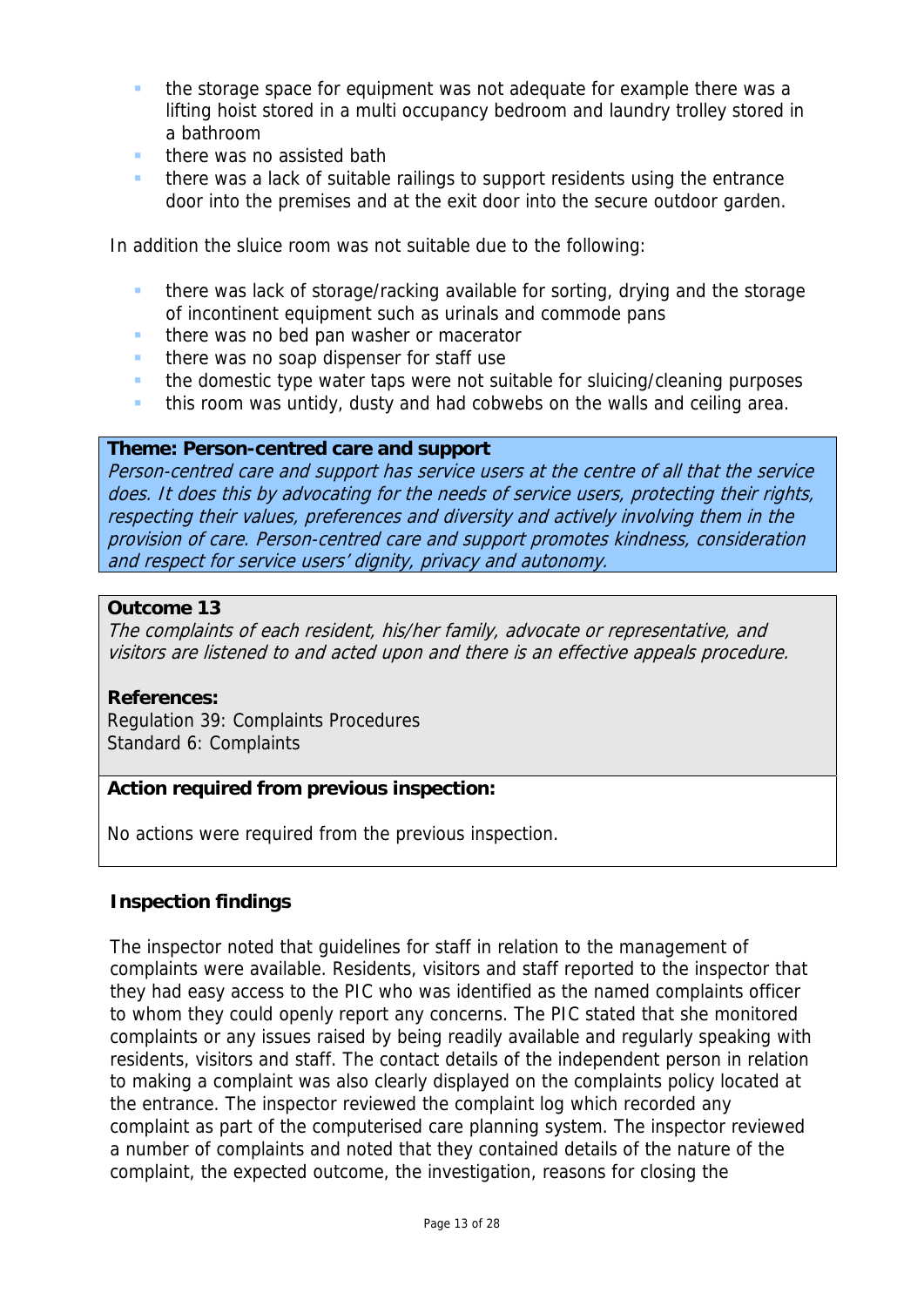complaint and any lessons learnt. However, the complaint log was not adequate as it did not record whether or not the complainant was satisfied with the outcome.

## **Theme: Workforce**

The workforce providing a health and social care and support service consists of all the people who work in, for, or with the service provider and they are all integral to the delivery of a high quality, person-centred and safe service. Service providers must be able to assure the public, service users and their workforce that everyone working in the service is contributing to a high quality safe service.

#### **Outcome 18**

There are appropriate staff numbers and skill mix to meet the assessed needs of residents, and to the size and layout of the designated centre. Staff have up-to-date mandatory training and access to education and training to meet the needs of residents. All staff and volunteers are supervised on an appropriate basis, and recruited, selected and vetted in accordance with best recruitment practice.

#### **References:**

Regulation 16: Staffing Regulation 17: Training and Staff Development Regulation 18: Recruitment Regulation 34: Volunteers Standard 22: Recruitment Standard 23: Staffing Levels and Qualifications Standard 24: Training and Supervision

## **Action required from previous inspection:**

No action was required from the previous inspection.

## **Inspection findings**

There was a policy on staff induction and the inspector noted that there were records of staff having participated in an induction process which was also referenced in staff files. Staff were able to articulate clearly the management structure and reporting relationships to the inspector and confirmed that copies of both the Regulations and the Standards had been made available to them. There was a selection of healthcare reading materials and reference books stored in the nurses' office and the inspector noted that copies of both the Regulations and the Standards were available. Staff were also able to articulate adequate knowledge and understanding of the Regulations and Standards. The general manager informed the inspector that management were in the process of establishing job enrichment for staff including the introduction of a number of new grades that would facilitate job progression opportunities. The general manager also stated that delegation of roles among staff was also being pursued to facilitate and empower staff to take on greater ownership/responsibility for particular aspects of their work. While the PIC would retain overall responsibility, staff were being requested to take lead roles on issues such as infection control, risk management and care planning. There was evidence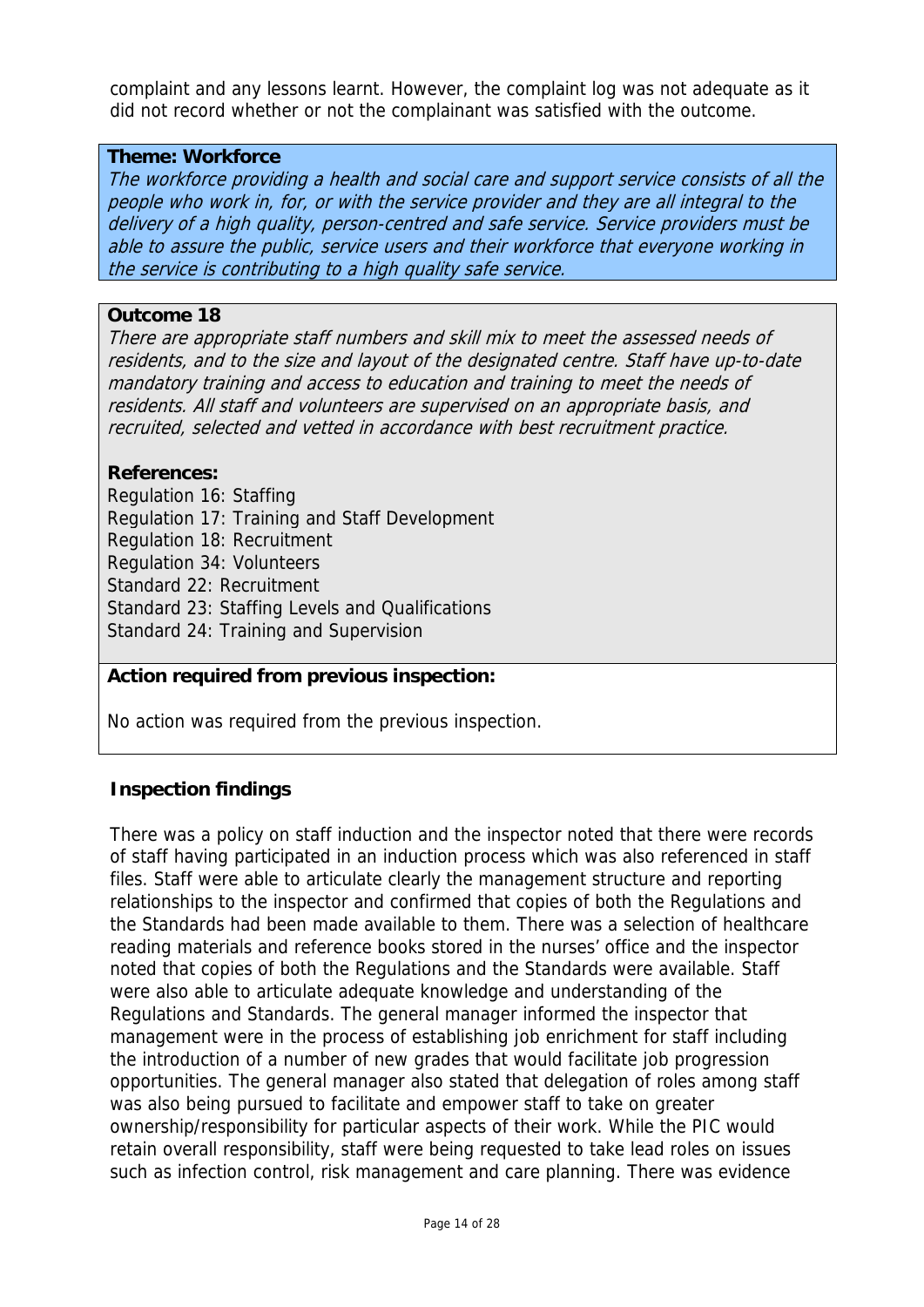that staff meetings were held and these meetings were chaired by the PIC. The most recent staff meeting was held in January 2013 and minutes were kept of issues that were discussed. The PIC informed the inspector that education and personal development were actively facilitated and provided records of staff education which included the following training:

- **n** medication management
- the use of the Malnutrition Universal Screening Tool (MUST)
- **assessment and care planning**
- cardio pulmonary resuscitation (CPR)
- **E** managing dysphagia (swallowing difficulties)
- elder abuse
- **infection prevention and control awareness**
- **continence promotion**
- **n** managing challenging behaviour.

The PIC informed the inspector that there were a number of volunteers working in the centre. She stated that all volunteers received supervision and support while providing assistance to residents and were vetted appropriately to their role and level of involvement. However, the PIC confirmed that volunteers did not have their roles and responsibilities set out in a written agreement between the centre and the individual volunteer.

The inspector reviewed a selection of staff files and noted from these files that most of the documents as required under Schedule 2 of the Health Act 2007 (Care and Welfare of Residents in Designated Centres for Older People) Regulations 2009 (as amended) were available. However, from the sample of staff files reviewed not all files contained the following:

- **a** a full employment history, together with a satisfactory history of any gaps in employment
- **three written references, including a reference from a person's most recent** employer (if any) in a format specified by the Chief Inspector
- evidence that the person is physically and mentally fit for the purposes of the work that they are to perform at the designated centre.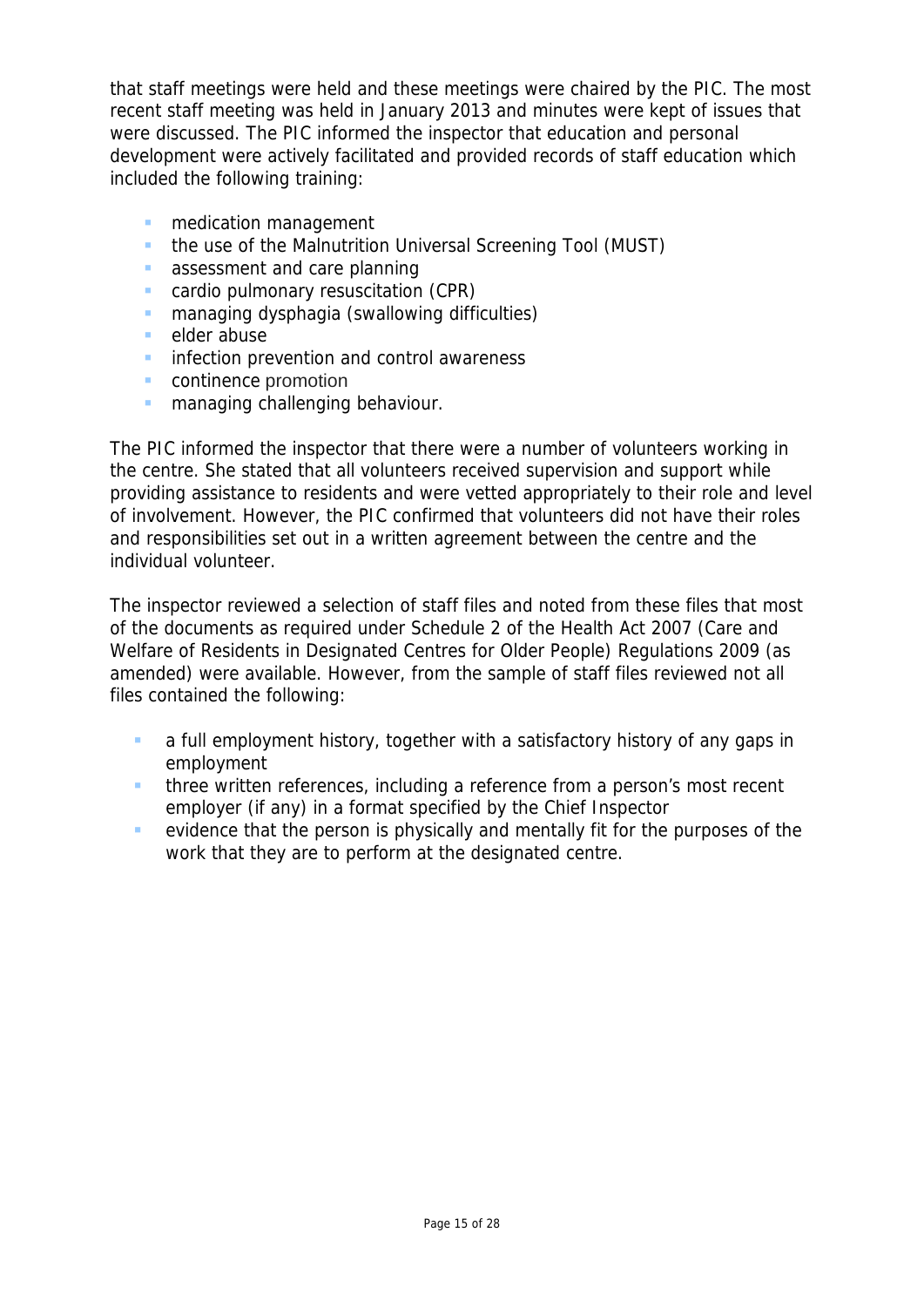#### **Closing the visit**

At the close of the inspection visit a feedback meeting was held with the PIC and the general manager to report on the inspector findings, which highlighted both good practice and where improvements were needed.

#### **Acknowledgements**

The inspector wishes to acknowledge the cooperation and assistance of the residents, relatives, provider and staff during the inspection.

## **Report compiled by:**

Vincent Kearns Inspector of Social Services Regulation Directorate Health Information and Quality Authority

18 February 2013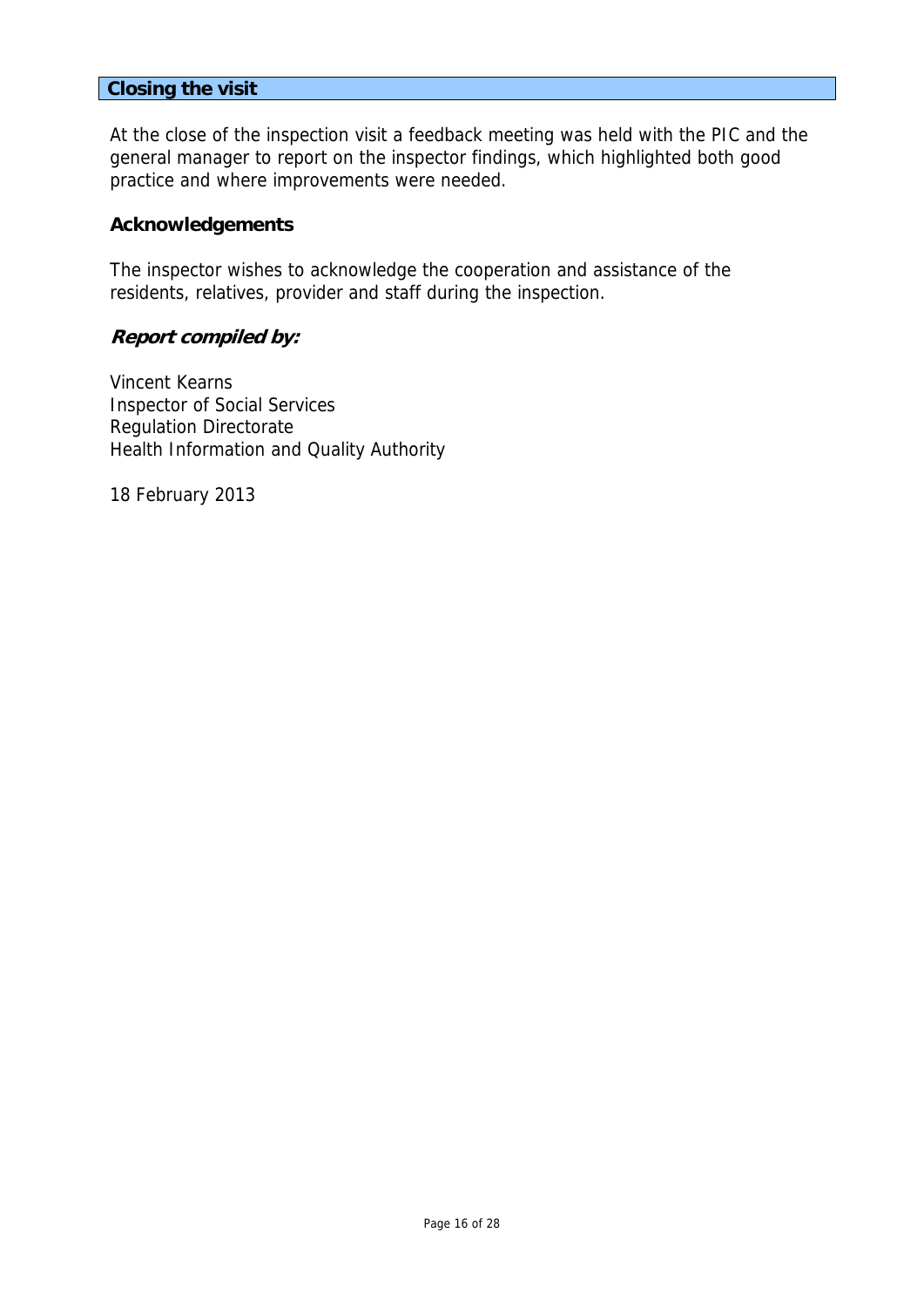# **Health Information and Quality Authority Regulation Directorate**

**Provider's response to inspection report** <sup>∗</sup>



agus Cáilíocht Sláinte

**Action Plan** 

| <b>Centre Name:</b> | <b>Bishopscourt Residential Care Ltd</b> |
|---------------------|------------------------------------------|
| <b>Centre ID:</b>   | 0200                                     |
| Date of inspection: | 23 January 2013 and 24 January 2013      |
| Date of response:   | 9 April 2013                             |

## **Requirements**

These requirements set out the actions that must be taken to meet the requirements of the Health Act 2007 as amended, the Health Act 2007 (Care and Welfare of Residents in Designated Centres for Older People) Regulations 2009 (as amended) and the National Quality Standards for Residential Care Settings for Older People in Ireland.

**Theme: Governance, Leadership and Management** 

## **Outcome 1: Statement of purpose and quality management**

**1. The provider is failing to comply with a regulatory requirement in the following respect:**

To compile a statement of purpose that consists of all matters listed in Schedule 1 of the Health Act 2007 (Care and Welfare of Residents in Designated Centres for Older People) Regulations 2009 (as amended).

## **Action required:**

<u>.</u>

Compile a statement of purpose that consists of all matters listed in Schedule 1 of the Health Act 2007 (Care and Welfare of Residents in Designated Centres for Older People) Regulations 2009 (as amended).

<sup>∗</sup> The Authority reserves the right to edit responses received for reasons including: clarity; completeness; and, compliance with legal norms.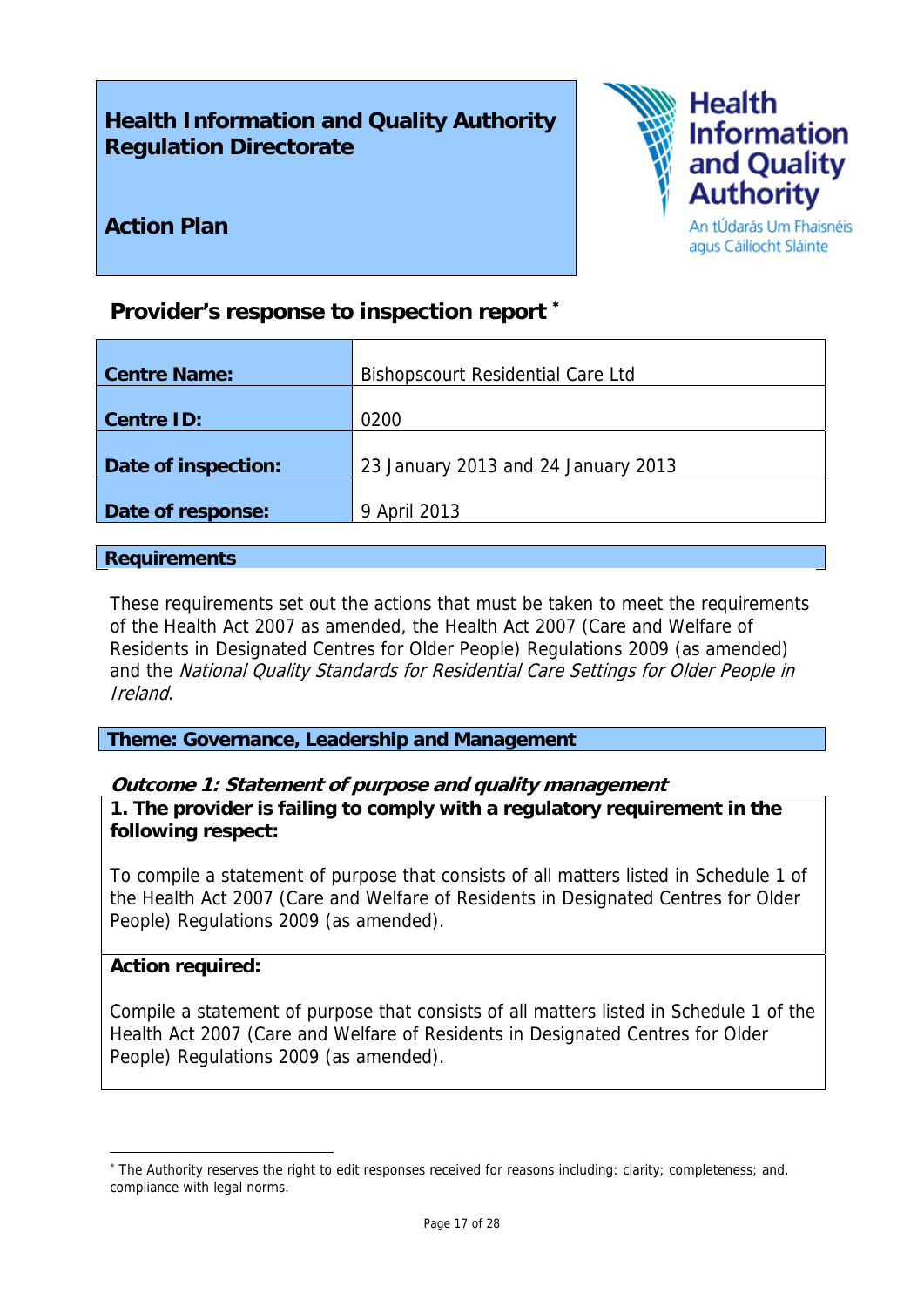| <b>Reference:</b><br>Health Act, 2007<br>Regulation 5: Statement of Purpose<br>Standard 28: Purpose and Function |            |
|------------------------------------------------------------------------------------------------------------------|------------|
| Please state the actions you have taken or are planning<br>to take with timescales:                              | Timescale: |
|                                                                                                                  |            |
| Provider's response:                                                                                             |            |

## **Theme: Safe care and support**

## **Outcome 6: Safeguarding and safety**

**2. The provider is failing to comply with a regulatory requirement in the following respect:**

To put in place suitable written operational policies and procedures relating to residents' personal property and possessions.

To maintain an up to date record of each resident's personal property that is signed by the resident.

#### **Action required:**

Put in place suitable written operational policies and procedures relating to residents' personal property and possessions.

#### **Action required:**

Maintain an up to date record of each resident's personal property that is signed by the resident.

#### **Reference:**

Health Act, 2007 Regulation 6: General Welfare and Protection Regulation 7: Residents' Personal Property and Possessions Standard 8: Protection Standard 9: The Resident's Finances Standard 17: Autonomy and Independence

| Please state the actions you have taken or are planning<br>to take with timescales: | Timescale: |
|-------------------------------------------------------------------------------------|------------|
| Provider's response:                                                                |            |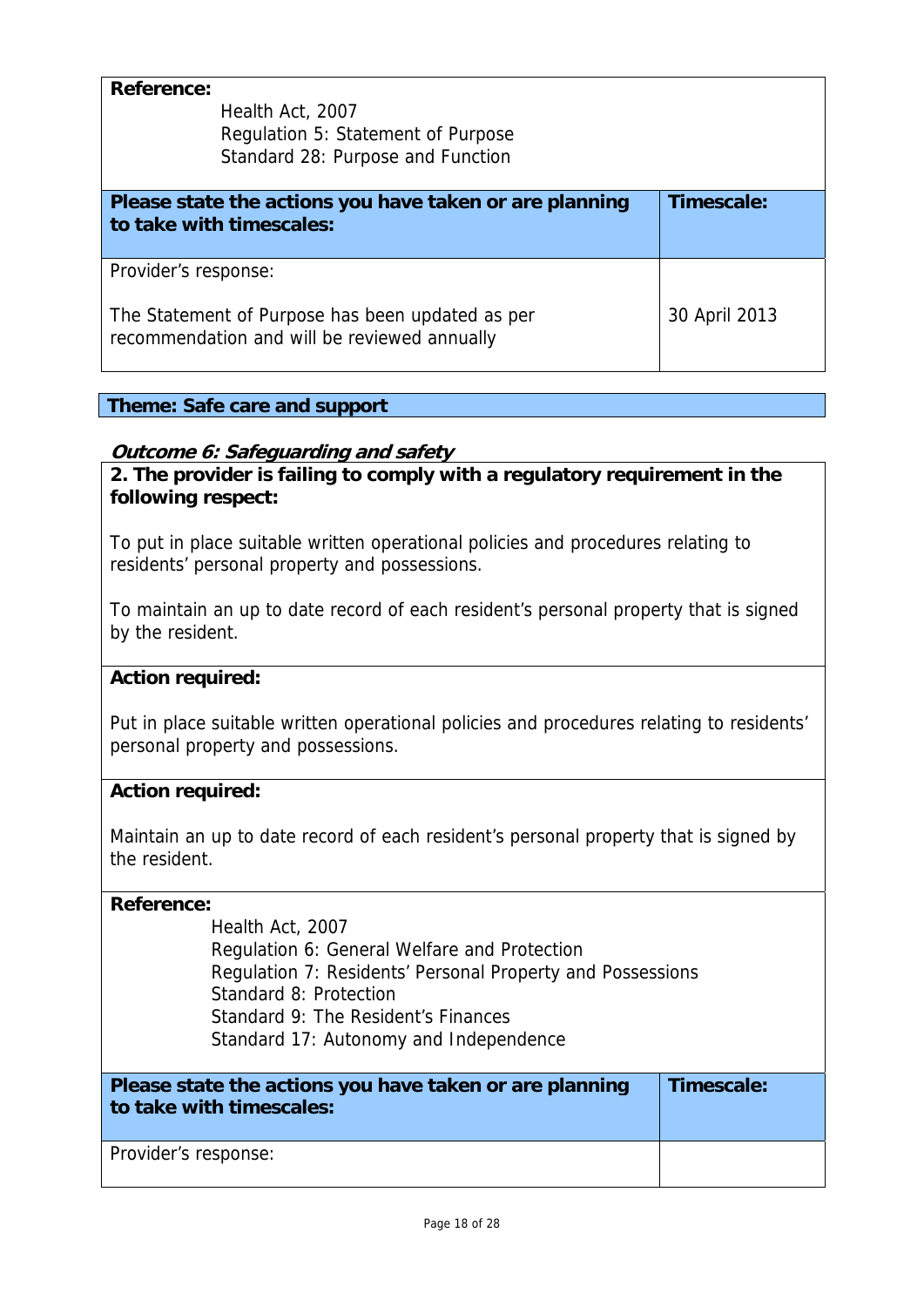## **3. The provider is failing to comply with a regulatory requirement in the following respect:**

To review all the written operational policies and procedures of the designated centre on the recommendation of the Chief Inspector and at least every three years.

## **Action required:**

Review all the written operational policies and procedures of the designated centre on the recommendation of the Chief Inspector and at least every three years.

#### **Reference:**

Health Act, 2007 Regulation 27: Operating Policies and Procedures Standard 29: Management Systems

| Please state the actions you have taken or are planning<br>to take with timescales: | Timescale:  |
|-------------------------------------------------------------------------------------|-------------|
| Provider's response:                                                                |             |
| Policies will be reviewed every 3 years or as needs required                        | 31 May 2013 |

## **4. The provider is failing to comply with a regulatory requirement in the following respect:**

To put in place a suitable policy on and procedures for the prevention, detection and response to abuse.

## **Action required:**

Put in place a suitable policy on and procedures for the prevention, detection and response to abuse.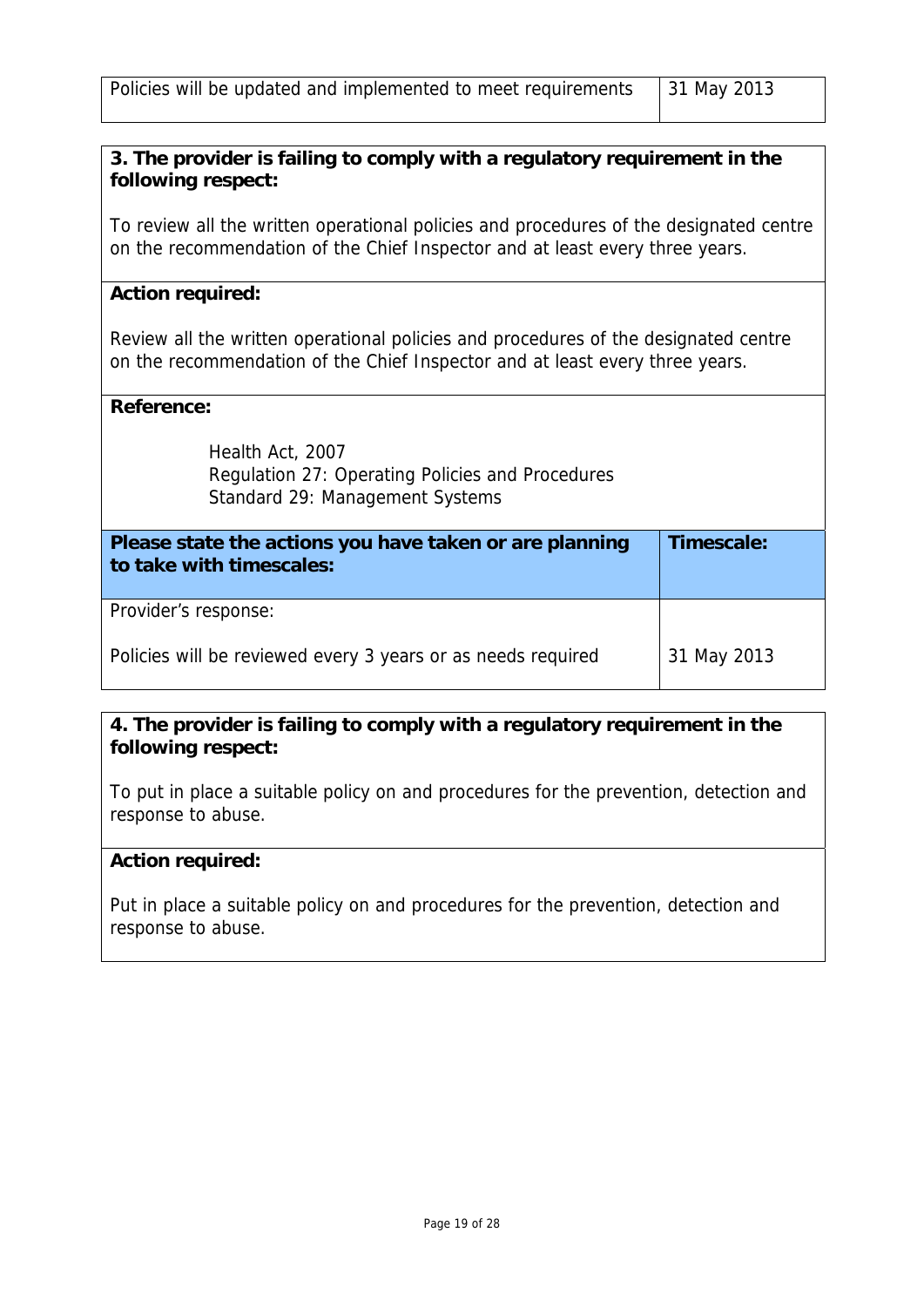| <b>Reference:</b><br>Health Act, 2007<br>Regulation 6: General Welfare and Protection<br>Standard 8: Protection<br>Standard 9: The Resident's Finances |               |
|--------------------------------------------------------------------------------------------------------------------------------------------------------|---------------|
| Please state the actions you have taken or are planning to<br>take with timescales:                                                                    | Timescale:    |
| Provider's response:                                                                                                                                   |               |
| Policy to be reviewed and updated                                                                                                                      | 15 April 2013 |
| Policy on Whistleblowing was reviewed and updated                                                                                                      | 1 May 2012    |

## **5. The provider has failed to comply with a regulatory requirement in the following respect:**

To agree a contract with each resident within one month of admission to the designated centre.

## **Action required:**

Make suitable arrangements to agree a contract with each resident within one month of admission to the designated centre.

## **Reference:**

Health Act, 2007 Regulation 28: Contract for the Provision of Services Standard 1: Information Standard 7: Contract/Statement of Terms and Conditions

| Please state the actions you have taken or are planning<br>to take with timescales:                              | Timescale:    |
|------------------------------------------------------------------------------------------------------------------|---------------|
| Provider's response:                                                                                             |               |
| Contract of care for HSE Contract beds have been issued and<br>currently awaiting return from residents families | 30 April 2013 |

## **Outcome 7: Health and safety and risk management**

**6. The provider has failed to comply with a regulatory requirement in the following respect:** 

To ensure equipment used by persons working in the centre including lifting slings was suitably managed to prevent cross-infection.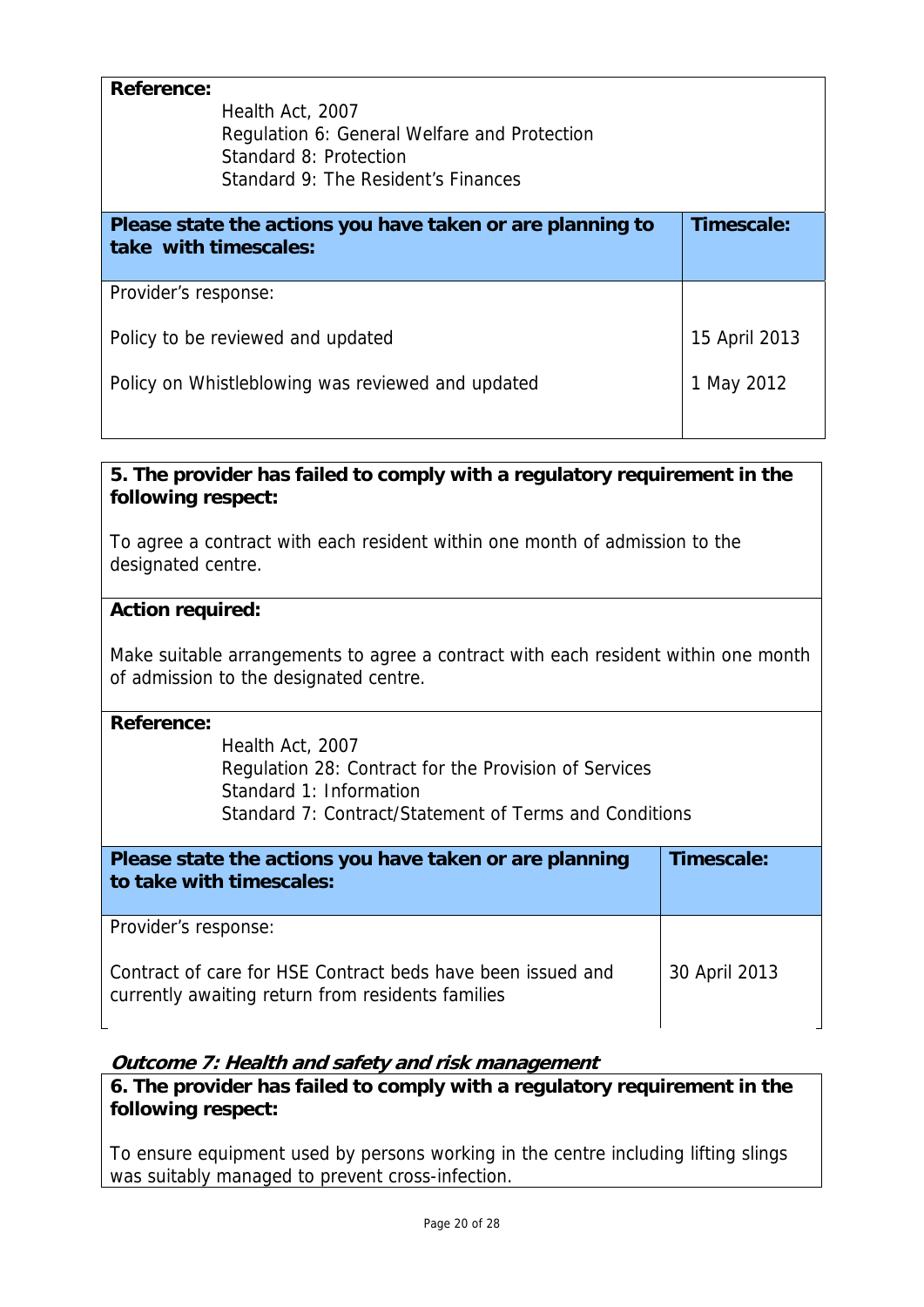## **Action required:**

Ensure equipment used by persons working in the centre including lifting slings was suitably managed to prevent cross-infection.

#### **Reference:**

Health Act, 2007 Regulation 19: Premises Regulation 31: Risk Management Procedures Standard 25: Physical Environment Standard 26: Health and Safety

| Please state the actions you have taken or are planning<br>to take with timescales: | Timescale:  |
|-------------------------------------------------------------------------------------|-------------|
| Provider's response:                                                                |             |
| Investigating this issue to resolve by                                              | 31 May 2013 |

## **7. The provider has failed to comply with a regulatory requirement in the following respect:**

To take all reasonable measures to prevent accidents to any person in the designated centre by ensuring suitable procedures and equipment are provided in relation to the management of contaminated/infected linen.

## **Action required:**

Take all reasonable measures to prevent accidents to any person in the designated centre by ensuring suitable procedures and equipment are provided in relation to the management of contaminated/infected linen.

#### **Reference:**

Health Act, 2007 Regulation 30: Health and Safety Regulation 31: Risk Management Procedures Standard 26: Health and Safety

| Please state the actions you have taken or are planning | Timescale: |
|---------------------------------------------------------|------------|
| to take with timescales:                                |            |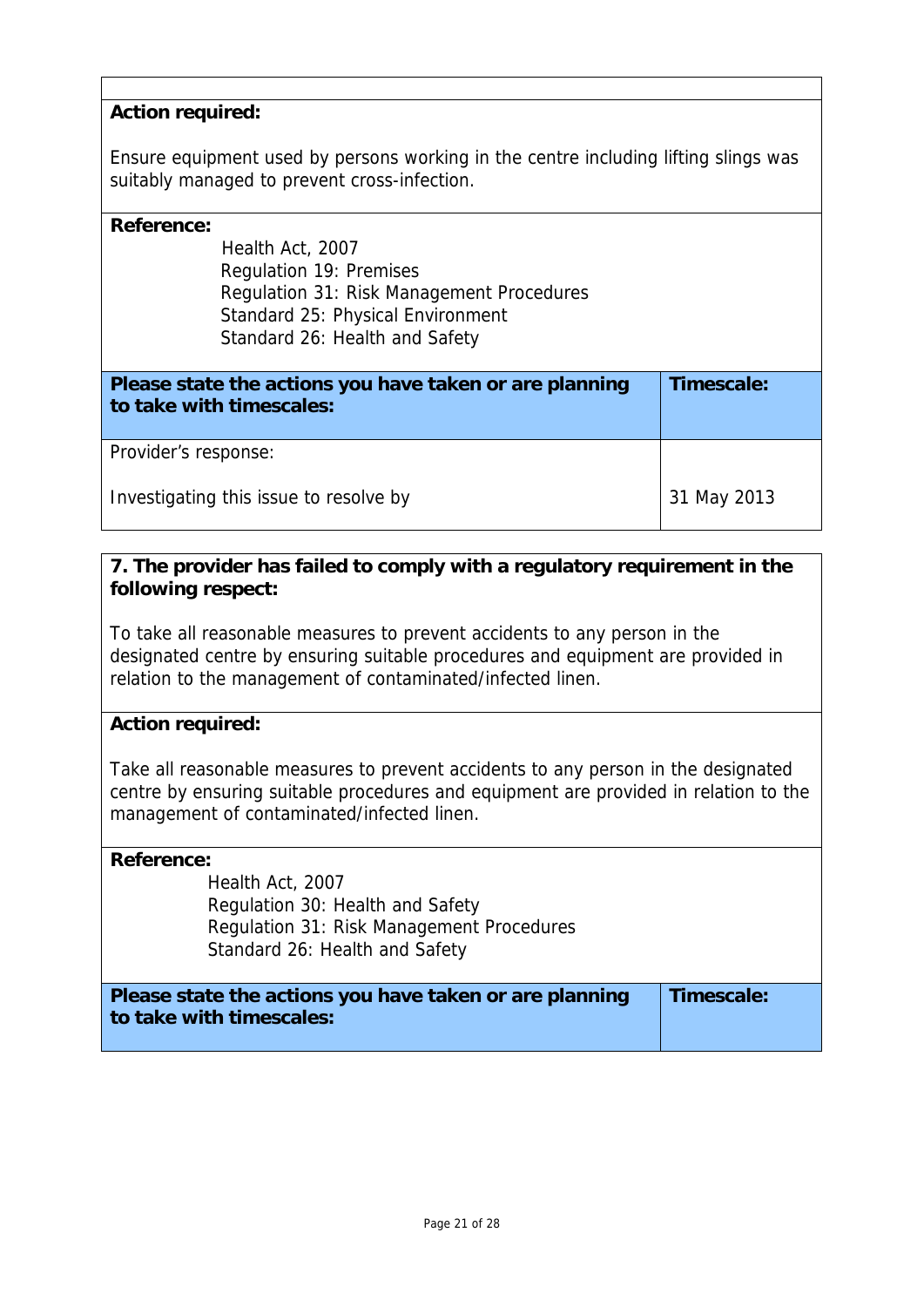Alginate bags in place 2 2 April 2013

## **8. The provider has failed to comply with a regulatory requirement in the following respect:**

To put in place a comprehensive written risk management policy including the completion of suitable incident reports and implement these procedures throughout the designated centre.

## **Action required:**

Put in place a comprehensive written risk management policy including the completion of suitable incident reports and implement these procedures throughout the designated centre.

## **Reference:**

Health Act, 2007 Regulation 19: Premises Regulation 31: Risk Management Procedures Standard 25: Physical Environment Standard 26: Health and Safety Standard 29: Management Systems

| Please state the actions you have taken or are planning<br>to take with timescales: | Timescale:    |
|-------------------------------------------------------------------------------------|---------------|
| Provider's response:                                                                |               |
| Incident Policy will be reviewed, updated and implemented                           | 30 April 2013 |

## **Outcome 8: Medication management**

**9. The provider is failing to comply with a regulatory requirement in the following respect:**

To put in place appropriate and suitable practices relating to the prescribing, storing and administration of medicines to residents and ensure that staff are familiar with such procedures.

## **Action required:**

Put in place appropriate and suitable practices relating to the prescribing, storing and administration of medicines to residents and ensure that staff are familiar with such procedures.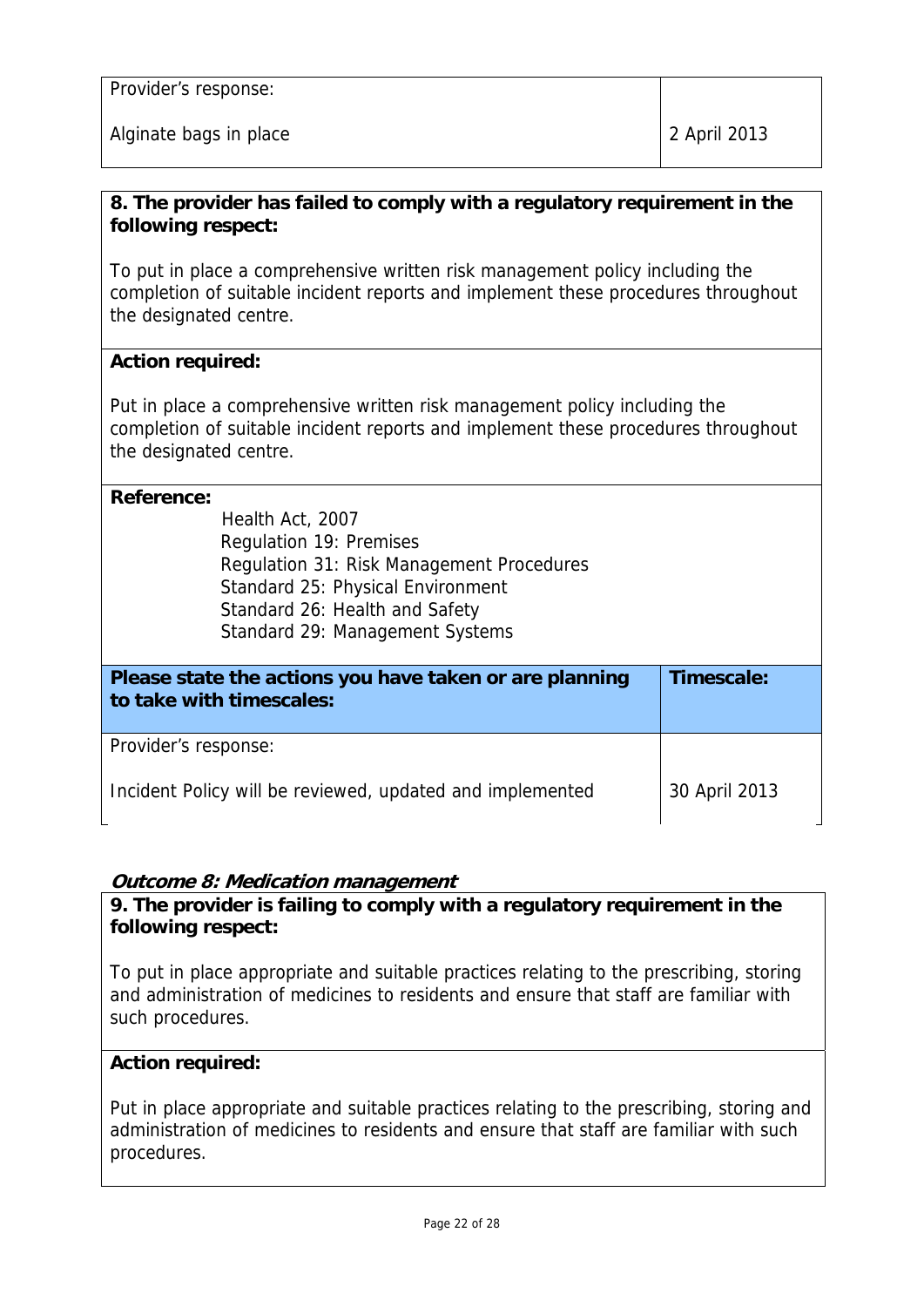| <b>Reference:</b><br>Health Act, 2007<br>Regulation 33: Ordering, Prescribing, Storing and Administration of<br><b>Medicines</b><br>Standard 14: Medication Management |               |
|------------------------------------------------------------------------------------------------------------------------------------------------------------------------|---------------|
| Please state the actions you have taken or are planning to<br>take with timescales:                                                                                    | Timescale:    |
| Provider's response:<br>Medication procedure has been updated in conjunction with our<br>pharmacy to comply with the requirements                                      | 31 March 2013 |

## **Theme: Effective care and support**

## **Outcome 11: Health and social care needs**

**10. The provider is failing to comply with a regulatory requirement in the following respect:**

To put in place suitable and sufficient care to maintain each resident's welfare and wellbeing, having regard to the nature and extent of each resident's dependency and needs.

To provide a high standard of evidence based nursing practice.

To revise each resident's care plan, after consultation with him/her.

## **Action required:**

Put in place suitable and sufficient care to maintain each resident's welfare and wellbeing, having regard to the nature and extent of each resident's dependency and needs.

## **Action required:**

Provide a high standard of evidence based nursing practice.

## **Action required:**

Revise each resident's care plan, after consultation with him/her.

## **Reference:**

Health Act, 2007 Regulation 6: General Welfare and Protection Regulation 8: Assessment and Care Plan Standard 3: Consent Standard 10: Assessment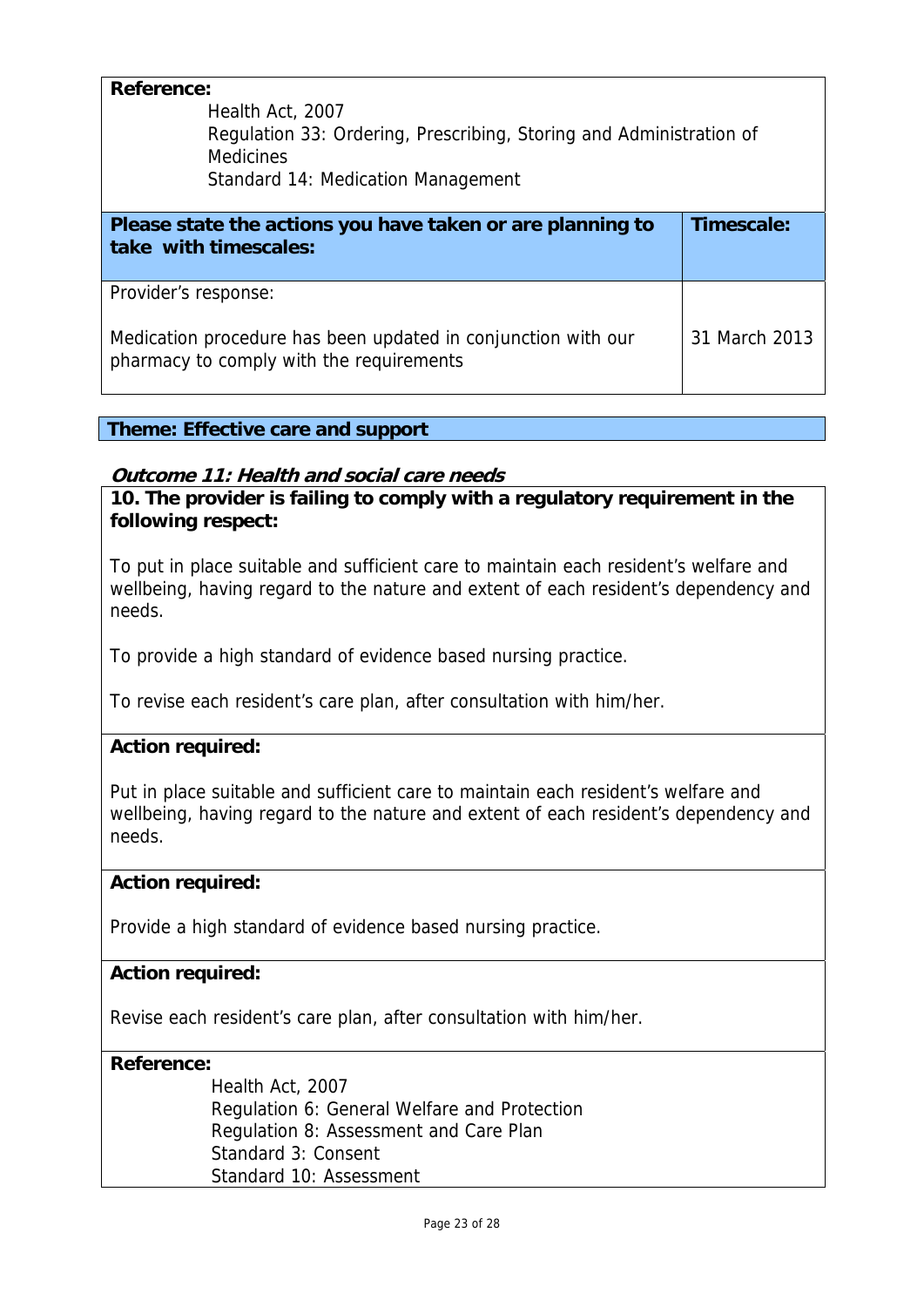| Standard 11: The Resident's Care Plan<br>Standard 13: Healthcare<br>Standard 17: Autonomy and Independence<br>Standard 18: Routines and Expectations |                  |
|------------------------------------------------------------------------------------------------------------------------------------------------------|------------------|
| Please state the actions you have taken or are planning<br>to take with timescales:                                                                  | Timescale:       |
| Provider's response:                                                                                                                                 |                  |
| Residents Care Plans have been updated                                                                                                               | 28 February 2013 |

## **11. The provider has failed to comply with a regulatory requirement in the following respect:**

To keep a satisfactory record of any occasion in which restraint is used, the nature of the restraint and its duration.

## **Action required:**

To keep a satisfactory record of any occasion in which restraint is used, the nature of the restraint and its duration.

#### **Reference:**

Health Act 2007 Regulation 6: General Welfare and Protection Regulation 25: Medical Records Standard 8: Protection Standard 21: Responding to Behaviour that is Challenging

| Please state the actions you have taken or are planning<br>to take with timescales: | Timescale:    |
|-------------------------------------------------------------------------------------|---------------|
| Provider's response:                                                                |               |
| Policy & Procedure updated                                                          | 30 April 2013 |

## **Outcome 12: Safe and suitable premises**

**12. The provider is failing to comply with a regulatory requirement in the following respect:**

To ensure the physical design and layout of the premises meets the needs of each resident by:

- providing suitable adaptations, including suitable support railings at the entrance and exit doors into the secure garden
- **PEDECITE:** provide a sufficient number of assisted baths.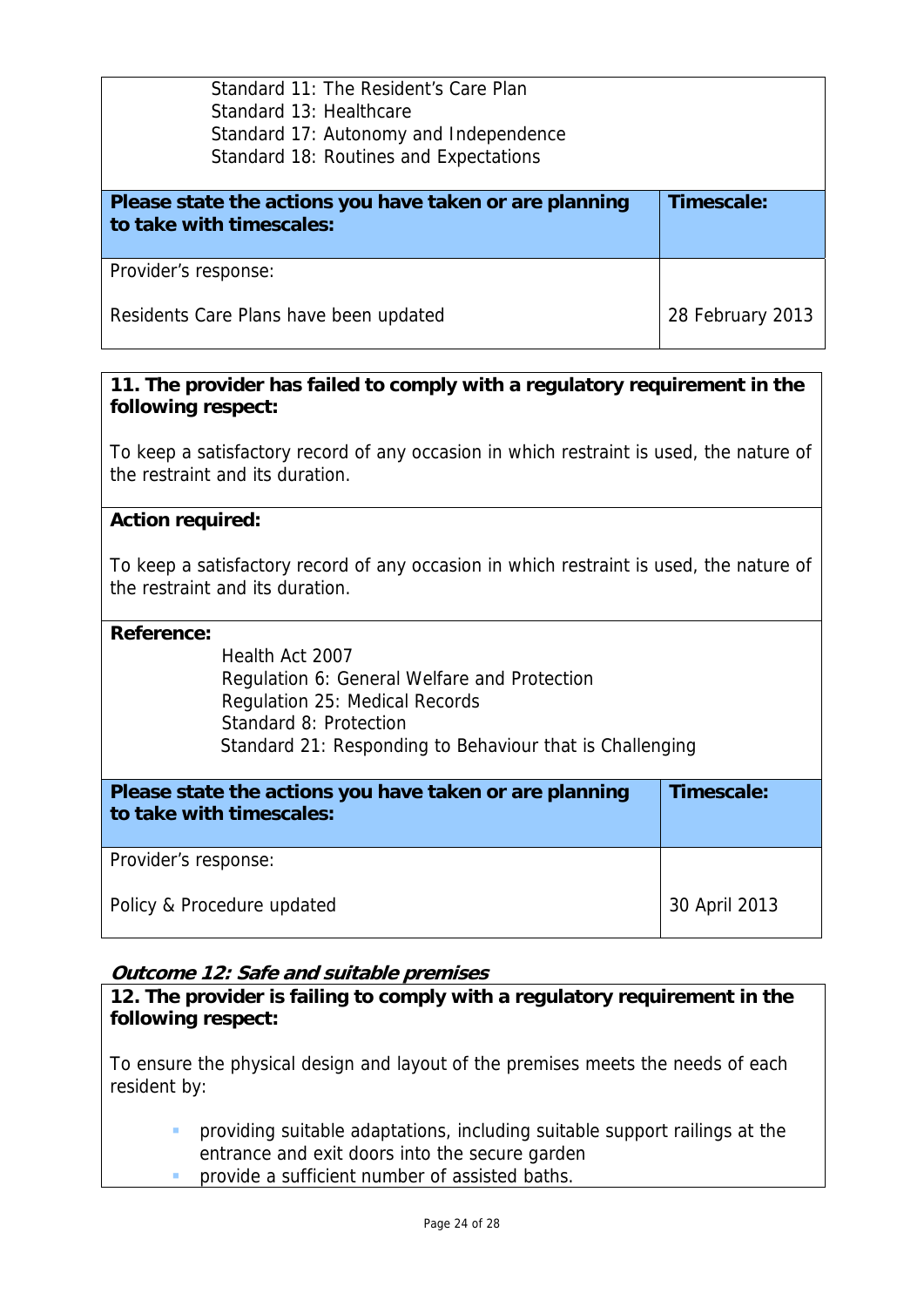## **Action required:**

Ensure the physical design and layout of the premises meets the needs of each resident by making suitable adaptations, including suitable support railings at the entrance and exit doors into the secure garden.

### **Action required:**

Ensure the physical design and layout of the premises meets the needs of each resident by making suitable adaptations, including a sufficient number of assisted baths.

#### **Reference:**

Health Act, 2007 Regulation 31: Risk Management Procedures Regulation 19: Premises Standard 26: Health and Safety Standard 25: Physical Environment

| Please state the actions you have taken or are planning to<br>take with timescales: | Timescale:          |
|-------------------------------------------------------------------------------------|---------------------|
| Provider's response:                                                                |                     |
| Hand rails for entrance & garden will be installed                                  | 31 December<br>2013 |
| Assisted Bath will be installed                                                     |                     |

## **13. The provider has failed to comply with a regulatory requirement in the following respect:**

To provide suitable storage space for equipment.

## **Action required:**

Ensure the provision of suitable storage space for equipment.

**Reference:**

Health Act, 2007 Regulation 10: Residents' Rights, Dignity and Consultation Regulation 19: Premises Regulation 31: Risk Management Procedures Standard 4: Privacy and Dignity Standard: 25 Physical Environment Standard 26: Health and Safety

| Please state the actions you have taken or are planning to | Timescale: |
|------------------------------------------------------------|------------|
| take with timescales:                                      |            |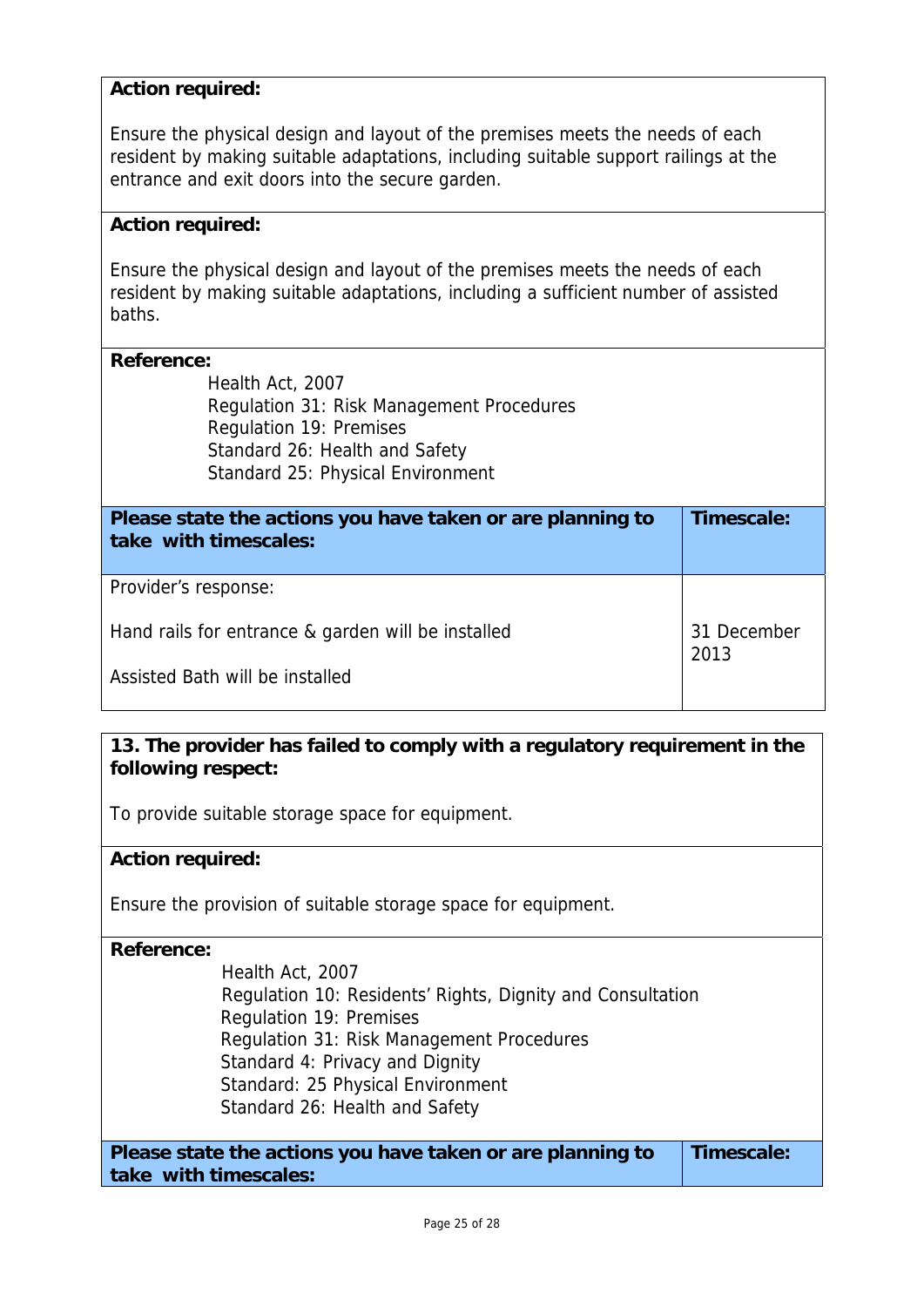| Provider's response:                                                                                                                                                                                    |             |
|---------------------------------------------------------------------------------------------------------------------------------------------------------------------------------------------------------|-------------|
| We are currently in talks with an architect to address the storage<br>issue. The timeline is provisional on planning permission being<br>granted. We are also looking at alternatives in the short term | 31 May 2014 |

## **14. The provider has failed to comply with a regulatory requirement in the following respect:**

To provide necessary sluicing facilities.

## **Action required:**

Provide necessary sluicing facilities.

#### **Reference:**

Health Act, 2007 Regulation 10: Residents' Rights, Dignity and Consultation Regulation 19: Premises Regulation 31: Risk Management Procedures Standard 4: Privacy and Dignity Standard: 25 Physical Environment Standard 26: Health and Safety

| Please state the actions you have taken or are planning to<br>take with timescales: | Timescale:         |
|-------------------------------------------------------------------------------------|--------------------|
| Provider's response:                                                                |                    |
| Sluice room will be upgraded to meet requirements                                   | 31 January<br>2014 |

**Theme: Person-centred care and support** 

## **Outcome 13: Complaints procedures**

**15. The provider is failing to comply with a regulatory requirement in the following respect:**

To maintain a record of all complaints detailing whether or not the complainant was satisfied.

## **Action required:**

Maintain a record of all complaints detailing whether or not the complainant was satisfied.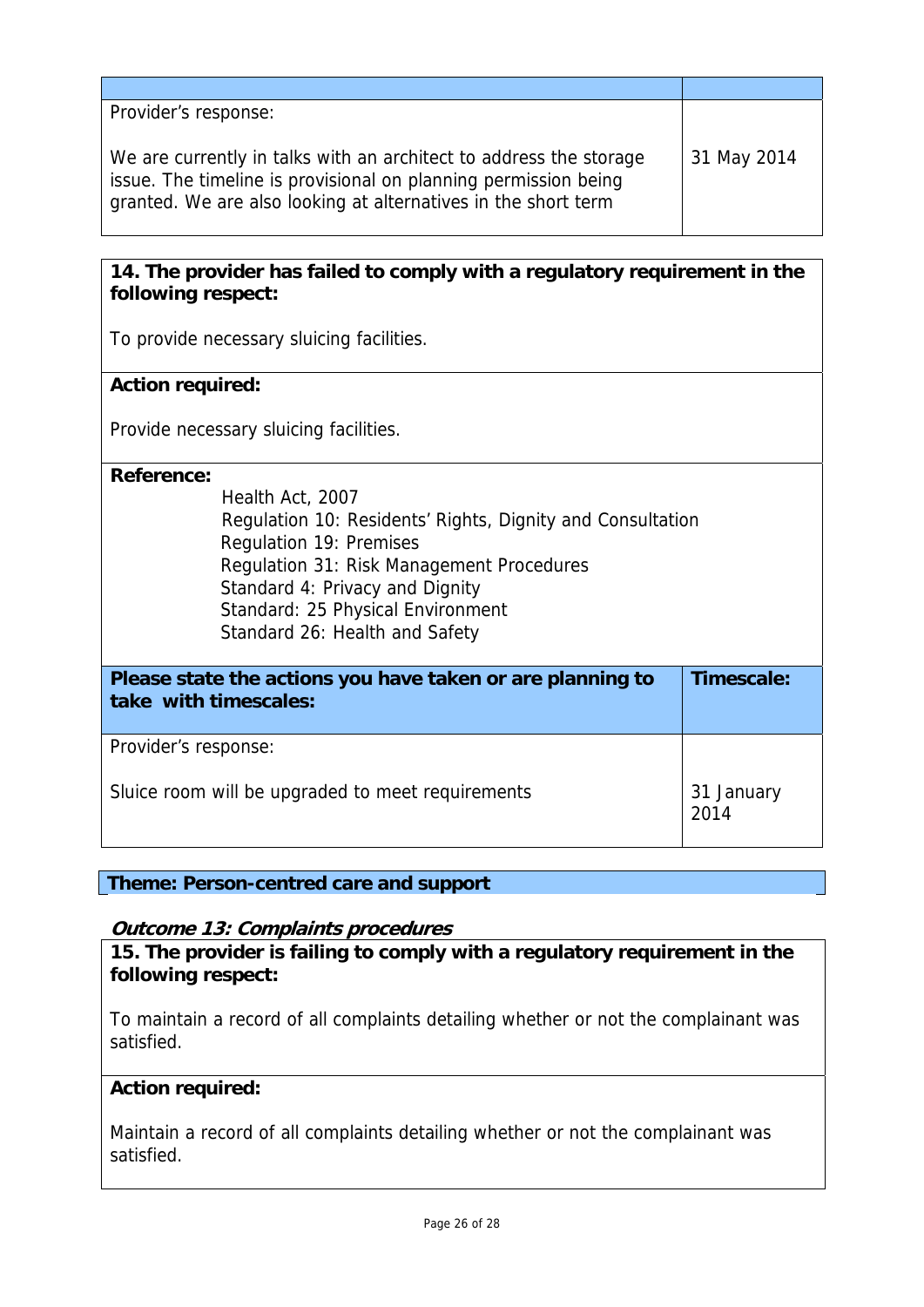| <b>Reference:</b>     | Health Act, 2007<br>Regulation 39: Complaints procedures<br>Standard 6: Complaints |               |
|-----------------------|------------------------------------------------------------------------------------|---------------|
| take with timescales: | Please state the actions you have taken or are planning to                         | Timescale:    |
| Provider's response:  |                                                                                    |               |
|                       | Complaints form to be updated to indicate resident satisfaction                    | 30 April 2013 |

## **Theme: Workforce**

## **Outcome 18: Suitable staffing**

**16. The provider is failing to comply with a regulatory requirement in the following respect:**

To set out the roles and responsibilities of volunteers working in the designated centre in a written agreement between the designated centre and the individual.

To put in place recruitment procedures to ensure no staff member is employed at the designated centre unless full and satisfactory information and documents as specified in Schedule 2 have been obtained in respect of each person.

## **Action required:**

Set out the roles and responsibilities of volunteers working in the designated centre in a written agreement between the designated centre and the individual.

## **Action required:**

Put in place recruitment procedures to ensure no staff member is employed at the designated centre unless full and satisfactory information and documents as specified in Schedule 2 have been obtained in respect of each person.

#### **Reference:**

Health Act, 2007 Regulation 18: Recruitment Regulation 34: Volunteers Standard 22: Recruitment

| Please state the actions you have taken or are planning<br>to take with timescales: | Timescale:    |
|-------------------------------------------------------------------------------------|---------------|
| Provider's response:                                                                |               |
| Recruitment policy to be audited to ensure compliance                               | 30 April 2013 |